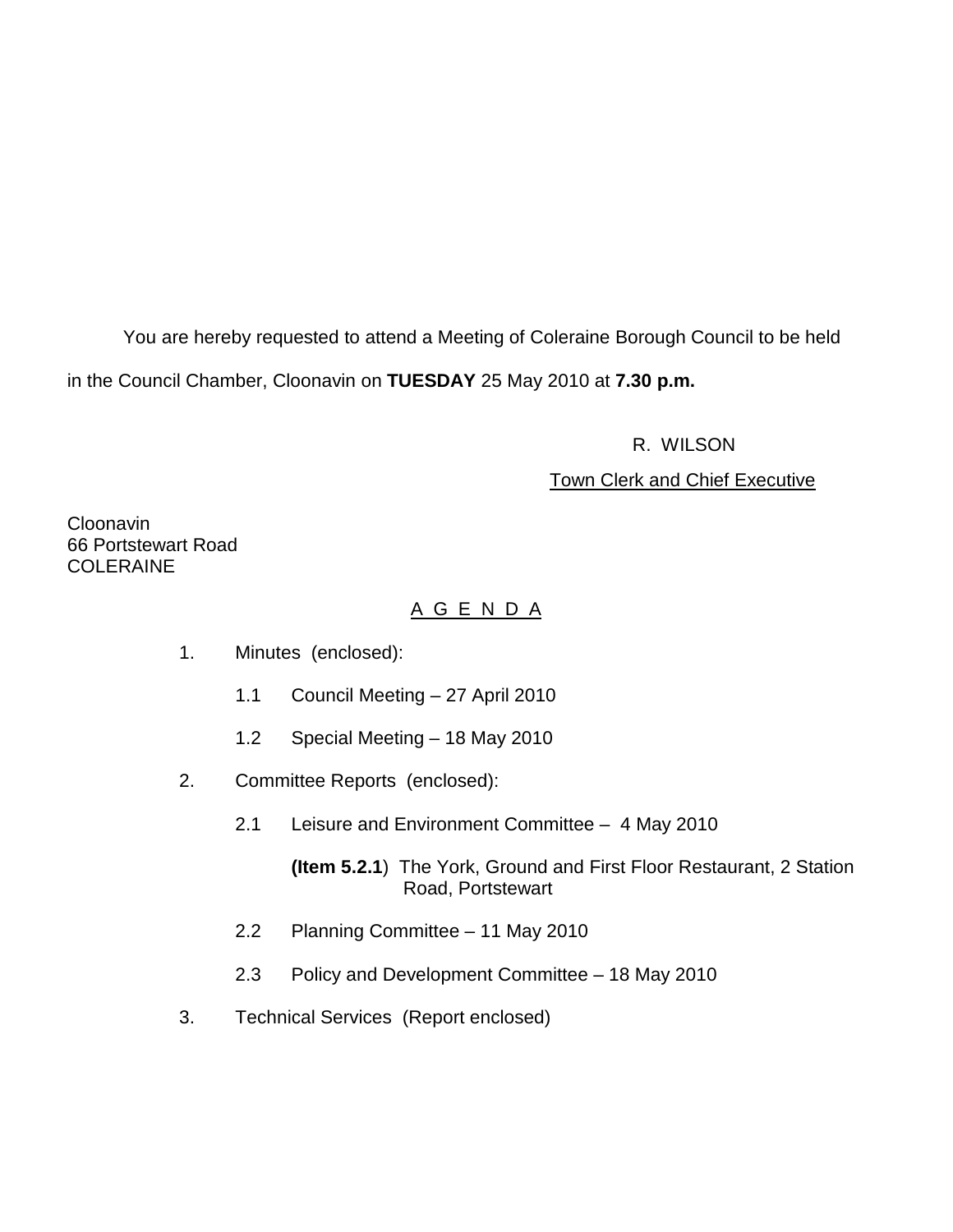- 4. Correspondence, including inter alia:
	- (a) Invitation to Carrickfergus Annual Battle of the Somme Remembrance Sunday 27 June 2010 (copy letter dated 5 May 2010 from Carrickfergus Borough Council enclosed). **Decision required regarding attendance.**
	- (b) Reports available in Members' Library (List enclosed)
- 5. Consultation List (enclosed)
- 6. Documents for Sealing

# **Enclosed for Information:**

- (a) 2011 Census Outputs User Information Days 7 and 9 June 2010 (letter from NI Statistics & Research Agency enclosed)
- (b) Northern Ireland Policing & Justice Conference 22 June 2010 at the Stormont Hotel, Belfast (letter dated 10 May 2010 from bmf business services enclosed) **For further details contact Principal Administrative Officer.**
- (c) Health & Safety Executive for Northern Ireland (HSENI): Appointment of Chairperson (letter dated 11 May 2010 from DETI enclosed).
- (d) NILGA Weekly Update
- (e) Newslink Spring 2010 Issue

To: Each Member of Council 21 May 2010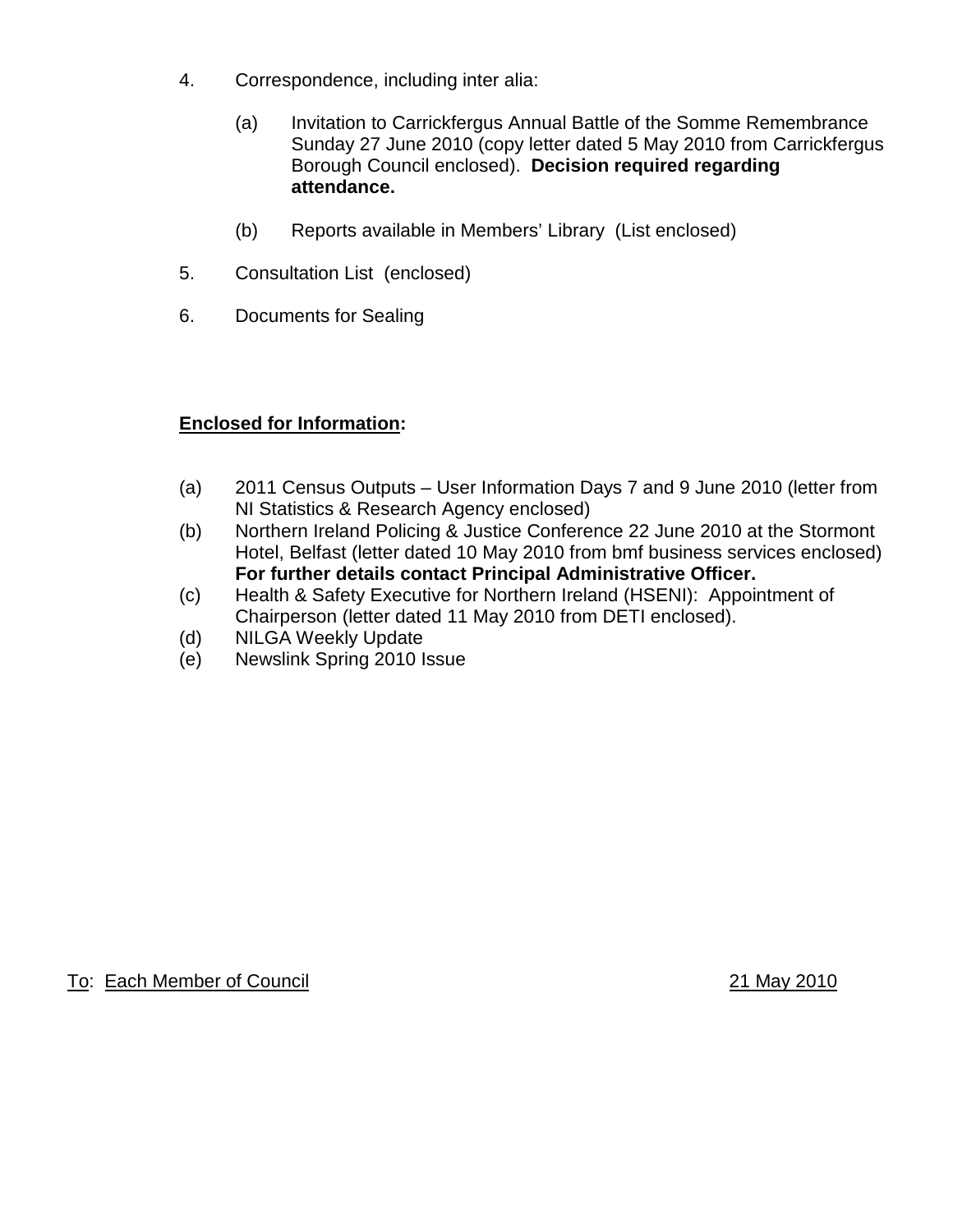# **COUNCIL MEETING**

# **27th April, 2010.**

**Present:** The Deputy Mayor, Councillor W. A. King, in the Chair The Mayor, Councillor S. Gilkinson (Items 4.0 – 11.0) **Aldermen** E. T. Black (Mrs.) D. McClarty W. T. Creelman W. J. McClure M. T. Hickey (Mrs.) **Councillors** C. S. Alexander (Ms.) E. P. Fielding (Mrs.) D. D. Barbour B. Fitzpatrick J. M. Bradley D. Harding O. M. Church (Mrs.) N. F. Hillis A. S. Cole G. McLaughlin J. J. Dallat R. A. McPherson T. J. Deans A. McQuillan **Officers in Town Clerk and Chief Executive, Director of Corporate** Attendance: Services, Director of Technical Services, Director of

Environmental Health, Acting Director of Leisure Services, Head of Development Services, Head of Performance, Policy and Governance, Portrush Regeneration Manager and Administrative Assistant

# **1.0 CONDOLENCES**

The Chairman and Members extended condolences to the Town Clerk and Chief Executive on the recent death of his cousin.

#### **2.0 MINUTES**

The Minutes of the Council Meeting of  $23<sup>rd</sup>$  March, 2010 and Special Meeting of  $7<sup>th</sup>$  April, 2010 were confirmed and signed.

Matters arising:

- 2.1 Special Meeting
- 2.1.1 Proposed North Coast Beach Lifeguard Service 2011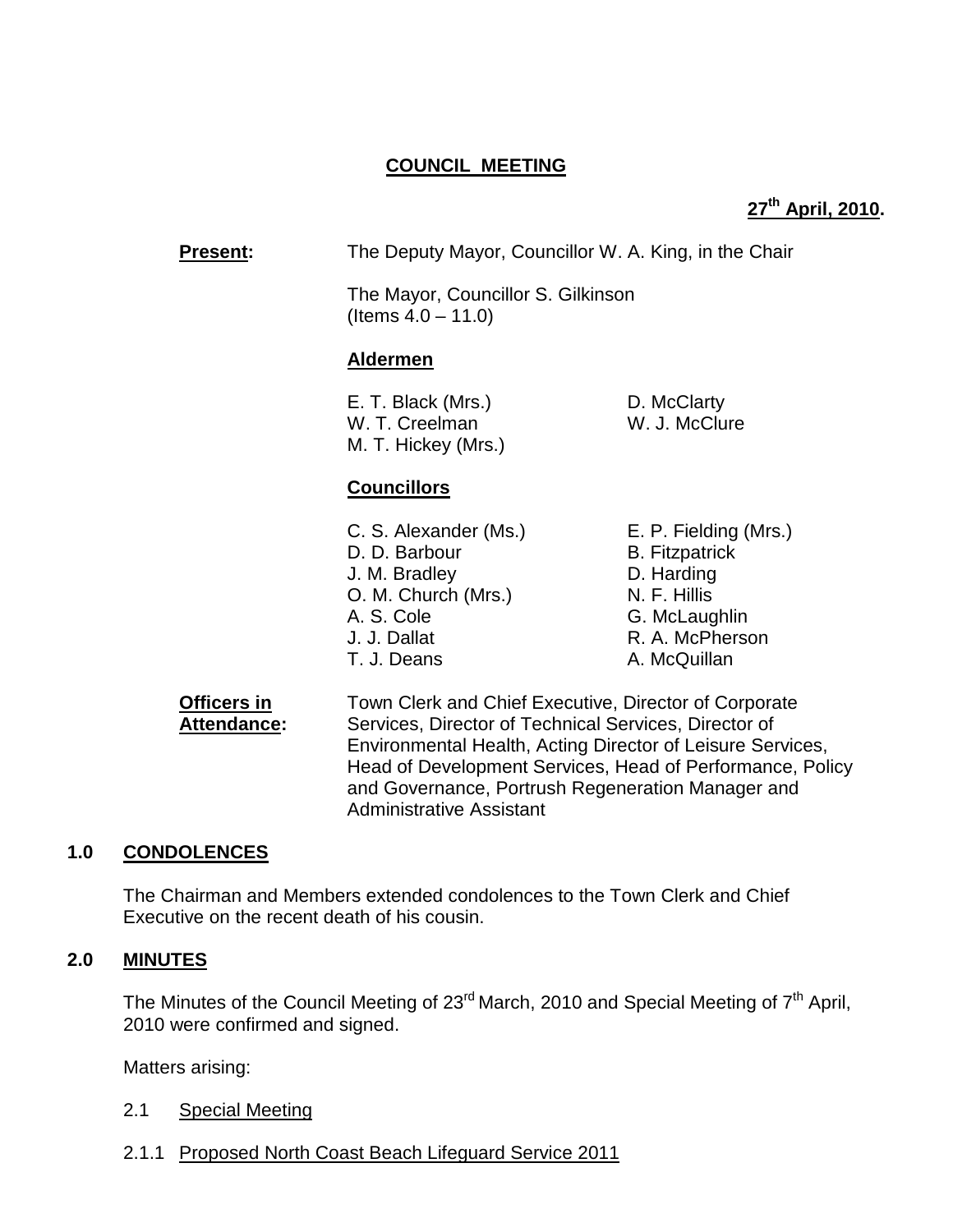In response to a Member's query, the Acting Director of Leisure Services advised that this was a service that had been offered by the RNLI as part of an arrangement including Limavady Borough Council and the National Trust.

## **3.0 COMMITTEE REPORTS**

#### **3.1 Leisure and Environment Committee**

 The Chairman, Councillor Cole, moved the adoption of the Leisure and Environment Committee Report; this was duly seconded by Alderman Mrs. Black and agreed.

#### **3.2 North West '200' Committee**

The Chairman, Councillor Fitzpatrick, moved the adoption of the North West '200' Committee Report; this was duly seconded by Alderman McClure and agreed.

#### **3.3 Planning Committee**

 The Chairman, Councillor McLaughlin, moved the adoption of the Planning Committee Report; this was duly seconded by Councillor McPherson and agreed.

#### **3.4 Policy and Development Committee**

 The Chairman, Councillor Barbour, moved the adoption of the Policy and Development Committee Report; this was duly seconded by Councillor Mrs. Church.

Matters arising:

## **3.4.1 Portrush Regeneration Programme**

In response to a Member's question on this topic, the Town Clerk and Chief Executive advised that, as the recommendation to Council from the Policy and Development Committee had been made 'In Committee' , any further debate should also be held 'In Committee' unless Council wished it to be held in open session.

The Head of Development Services confirmed that the net cost of this capital scheme over the five-year period would be £7.18 million. Loan charges over the five-year period would total approximately £545,000.

Members were again asked if they wished to hold the discussion in open session and it was proposed by Alderman Mrs. Hickey and seconded by Councillor McLaughlin:

That the item be considered 'In Committee'.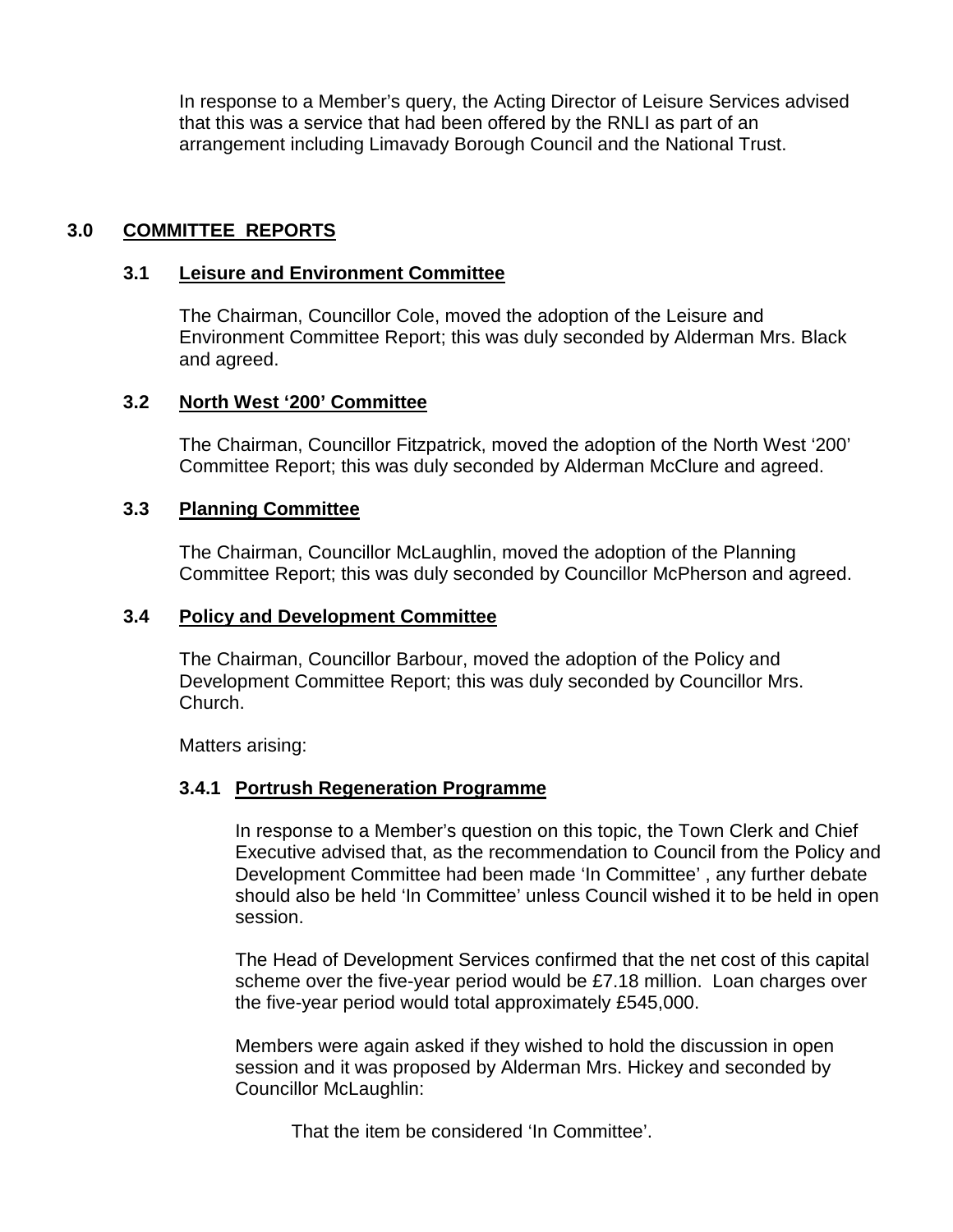It was proposed as an amendment by Alderman McClarty and seconded by Councillor Ms. Alexander:

That Council accepts Committee's recommendation on this item.

During a period of discussion Alderman Mrs. Hickey withdrew her proposal in favour of the amendment.

## **Agreed:**

With thirteen votes in favour and none against, that Council accepts Committee's recommendation on this item.

A previous request for a recorded vote was withdrawn.

# **3.4.2 Gritting of Town Centre during Winter Period**

In response to a Member's query, the Director of Technical Services advised that this item would be included in his report to the Leisure and Environment Committee on 4<sup>th</sup> May, 2010.

# **3.4.3 Conference on European Funding – 21st April, 2010**

The Head of Development Services clarified the background to this conference, details of which could be supplied on request.

# **4.0 FILLING CASUAL VACANCIES ON DISTRICT COUNCILS**

Consideration was given to a letter dated  $16<sup>th</sup>$  April, 2010 from the Northern Ireland Office Elections Unit along with Guidance on the procedure for filling casual vacancies (previously supplied) as contained in the Electoral Law Act (Northern Ireland) 1962 (Amendment) Order 2010.

 The Town Clerk and Chief Executive advised that he had written to any Members affected by this piece of legislation, which came into effect on  $1<sup>st</sup>$  April, 2010.

 At this point in the meeting, Councillor Dallat informed Members that he was taking the opportunity offered by the legislation to resign from Council after thirty-three years of service. He paid tribute to colleagues, members of various political parties who he considered to be friends and to Council staff. He cited his greatest achievement with Council as the signing of the agreement with Zomba, alongside Alderman McClarty, which had resulted in improved conditions for people in that very poor part of the world through the support of Council and the fundraising efforts of people of the Borough.

 Councillor Dallat expressed the hope that the Minister would allow Council to progress its development programmes, particularly in relation to much needed job creation, and advised that his replacement on Council would be Ms. Roisin Loftus.

 Members noted that a contributory factor to Councillor Dallat's difficult decision had been his recent appointment to the Committee of the Regions of the European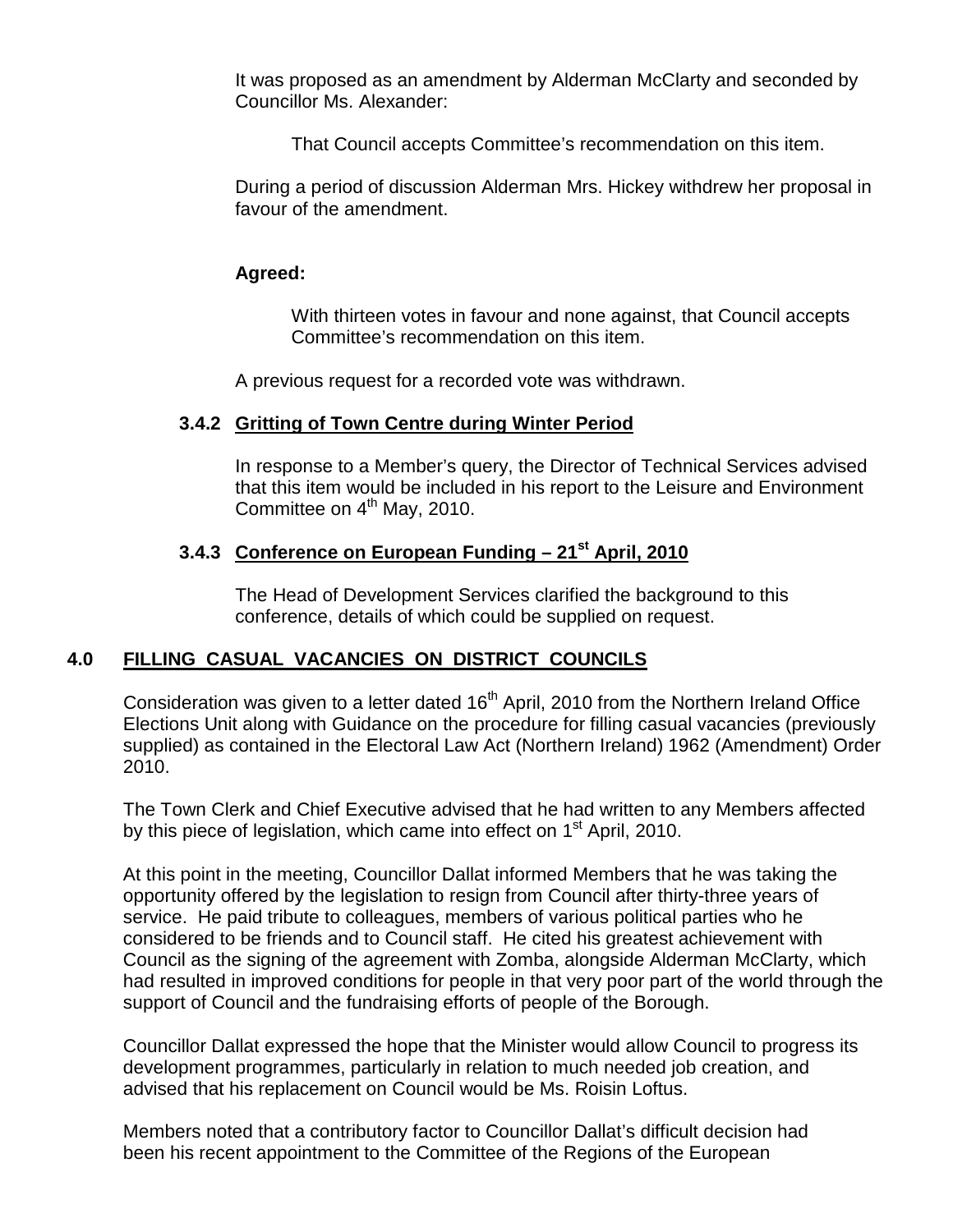Parliament. He thanked all those who had made his life in Council so rewarding and expressed his sadness at leaving.

 Members paid tribute to Councillor Dallat for his work on Council and wished him well for the future.

 Members' comments on the legislation were noted and, in response to a Member's question, the Town Clerk and Chief Executive would ascertain the future status of this legislation for councils and report back.

# **5.0 TRAVELWISE NI WALK TO SCHOOL WEEK - 17TH - 21ST MAY, 2010**

Read letter dated 19<sup>th</sup> March, 2010 from Travelwise NI (previously supplied) requesting Council support for its Walk to School Week.

 Members noted that Council already supported Travelwise NI through its Health and Wellbeing Officer, who would be asked to provide a report to Council.

## **6.0 INSTIGATION OF A REGULATORY FRAMEWORK FOR OIL, SOLID FUEL AND LIQUEFIED PETROLEUM GAS**

Read letter dated 30<sup>th</sup> March, 2010 from Strabane District Council (previously supplied) requesting Council support for the instigation of this regulatory framework.

## **Agreed:**

On the proposal of Councillor Barbour and seconded by Councillor Ms. Alexander, that Council forward a similar letter applying to the needs of the Coleraine Borough to the First and Deputy First Minister.

# **7.0 DOCUMENTS TABLED**

 Members noted the list of documents which had been made available in the Members' Library (previously supplied).

# **8.0 CONSULTATION LIST**

Details of consultation documents received were noted (previously supplied).

 Any member who wished to make a response was asked to contact the Head of Performance, Policy and Governance before the due date for comments as detailed in the report.

# **9.0 DOCUMENTS FOR SEALING**

Resolved:

That the following documents be sealed: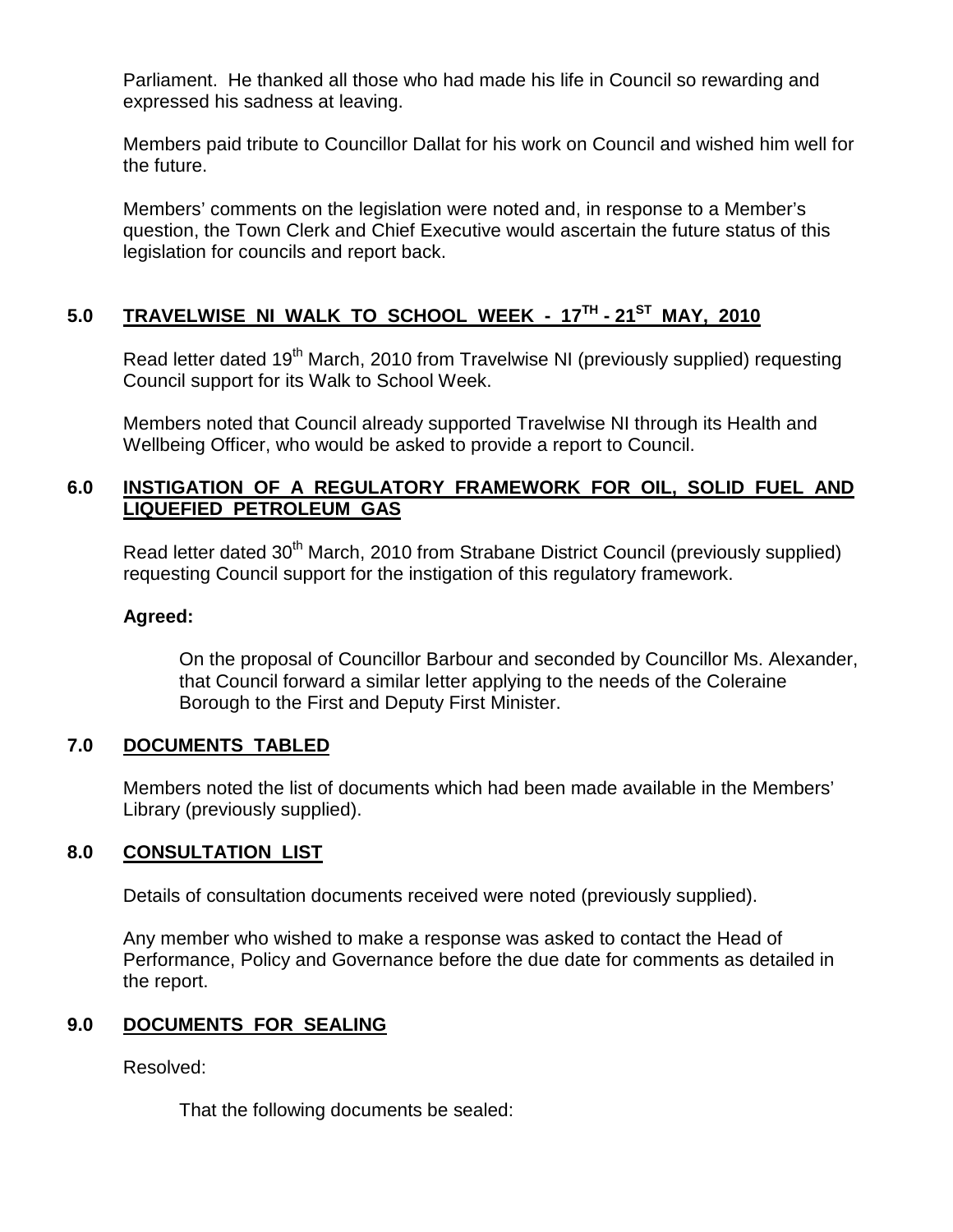| 1.  | Lease and Counterpart          | <b>Council to Keith Davidson</b><br><b>Recreation Areas and Catering</b><br>Facilities at The Crescent,<br>Portstewart |
|-----|--------------------------------|------------------------------------------------------------------------------------------------------------------------|
| 2.  | Deed of Easement in triplicate | Council to Mark and Tracy Scullion<br>- Craig Vara, Portrush                                                           |
| 3.  | Licence and Counterpart        | Council to John Dunbar - Ice<br>Cream Rights for White Rocks Car<br>Park, Portrush                                     |
| 4.  | Licence and Counterpart        | Council to John Dunbar - Ice<br>Cream Rights for West Bay Car<br>Park, Portrush                                        |
| 5.  | Licence and Counterpart        | Council to Braemar Farm Ice<br>Cream - Ice Cream Rights for The<br>Promenade Car Park, Castlerock                      |
| 6.  | Licence and Counterpart        | Council to Barry Clifford - Ice<br>Cream Rights for The Beach,<br>Castlerock                                           |
| 7.  | Licence and Counterpart        | Council to Colin Kennedy - Ice<br>Cream Rights for The Beach,<br>Downhill                                              |
| 8.  | Licence and Counterpart        | Council to John Dunbar - Ice<br>Cream Rights for Magheracross<br>Car Park, Portrush                                    |
| 9.  | Licence and Counterpart        | Council to Carton Ices - Ice Cream<br>Rights for East Strand Car Park,<br>Portrush                                     |
| 10. | Licence and Counterpart        | <b>Council to Rosie Crennel and Chris</b><br>Little - Surfing Rights for White<br>Rocks Car Park, Portush              |
| 11. | Loan Agreement                 | Council to Barclays Bank                                                                                               |
| 12. | Licence                        | <b>Council to Coleraine &amp; District</b><br>Motor Club Ltd                                                           |
| 13. | Car Loan Agreement             | <b>Building Control Officer</b>                                                                                        |
| 14. | <b>Cemetery Titles</b>         | Grant of Right of Burial -<br>Deeds Register No. 3628 - 3632<br>inclusive.                                             |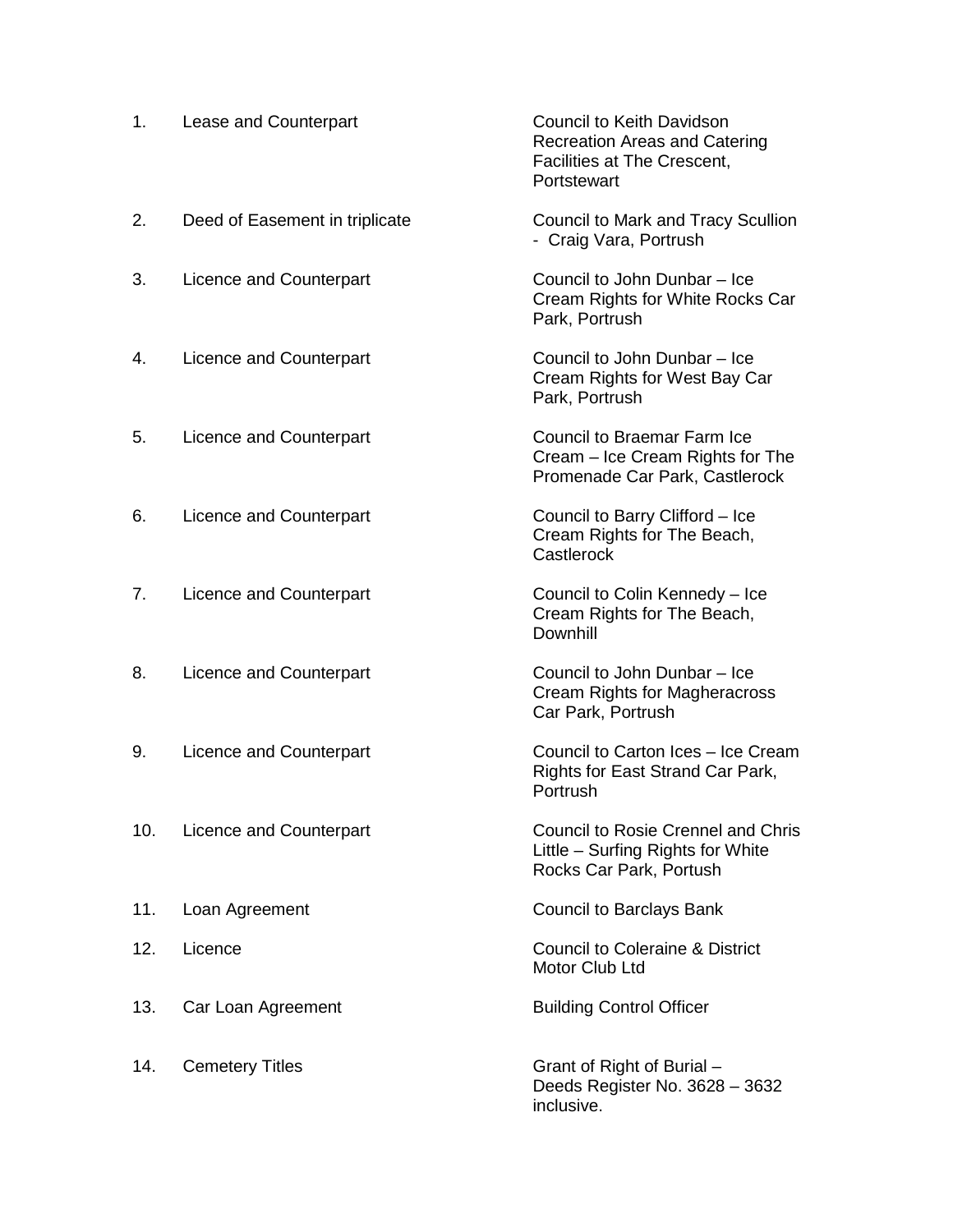| Agherton           |   |
|--------------------|---|
| <b>Ballywillan</b> | 1 |
| Coleraine          | 3 |
| Kilrea             |   |
| Portstewart        | 1 |

Advanced Deeds Register Nos. 0250 – 0252 inclusive.

| Agherton    |   |
|-------------|---|
| Ballywillan |   |
| Coleraine   | 1 |
| Portstewart | 2 |

#### **10.0 IN COMMITTEE**

#### **11.0 FOR INFORMATION**

Councillor McPherson informed Members that in his capacity as Chairman of Coleraine District Policing Partnership, he had received a telephone call from the District Commander of 'H' District advising an increase in police presence on the roads and streets of the Borough until after the election. The District Commander had confirmed that whilst there was no increased threat in the Coleraine Borough, there was in other parts of the Province and that the Chief Constable had taken the decision to increase police visibility as a result.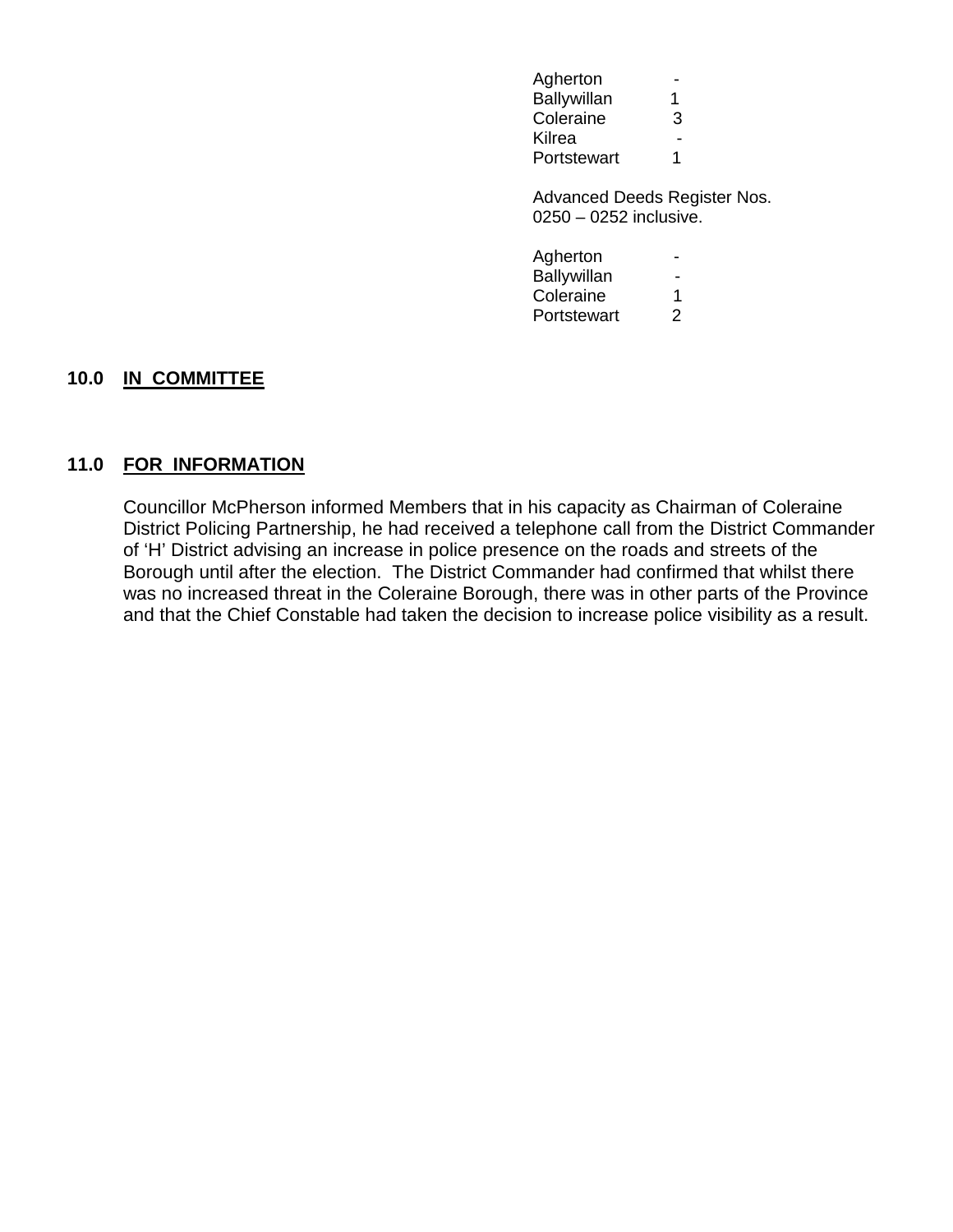## **SPECIAL MEETING**

# **18th May, 2010.**

| Convened:                                | To receive presentation from NILGA representatives                                                                                                                                       |                                                                                        |
|------------------------------------------|------------------------------------------------------------------------------------------------------------------------------------------------------------------------------------------|----------------------------------------------------------------------------------------|
| <b>Present:</b>                          | Councillor D. D. Barbour, in the Chair                                                                                                                                                   |                                                                                        |
|                                          | The Mayor, Councillor S. Gilkinson                                                                                                                                                       |                                                                                        |
|                                          | The Deputy Mayor, Councillor W. A. King                                                                                                                                                  |                                                                                        |
|                                          | <b>Aldermen</b>                                                                                                                                                                          |                                                                                        |
|                                          | W. T. Creelman<br>M. T. Hickey (Mrs.)                                                                                                                                                    | W. J. McClure                                                                          |
|                                          | <b>Councillors</b>                                                                                                                                                                       |                                                                                        |
|                                          | J. M Bradley<br>O. M. Church (Mrs.)<br>A. S. Cole<br>T. J. Deans<br>E. P. Fielding (Mrs.)<br><b>B.</b> Fitzpatrick                                                                       | D. Harding<br>N. F. Hillis<br><b>B.</b> Leonard<br>G. L. McLaughlin<br>R. A. McPherson |
| <b>Officers in</b><br><b>Attendance:</b> | Town Clerk and Chief Executive, Director of Corporate<br>Services and Administrative Assistant                                                                                           |                                                                                        |
| Apology:                                 | <b>Alderman McClarty</b><br>Councillor John Mathews, Chairman, Mrs. Nora Winder,<br>Acting Chief Executive and Ms. Tara Cunningham, Director of<br>Communications and Engagement, NILGA. |                                                                                        |
| Also in<br><b>Attendance:</b>            |                                                                                                                                                                                          |                                                                                        |

# **1.0 NILGA**

The Mayor welcomed Councillor Mathews, Mrs. Winder and Ms. Cunningham who were in attendance to update Members on the work of NILGA.

Ms. Cunningham outlined work carried out by NILGA over the past year (2009/10) and elaborated on achievements to date including involvement in the EU Committee of the Regions and the Voluntary Regional Transition Committee; influencing policy development and working with local government partnerships to establish the Strategic Policy and Economic Development Committees and influence Assembly Committees.

Future challenges were highlighted with priority issues for 2010/11 identified as:

o Negotiating on and supporting the effective delivery of the Local Government Reform implementation process in the interest of councils.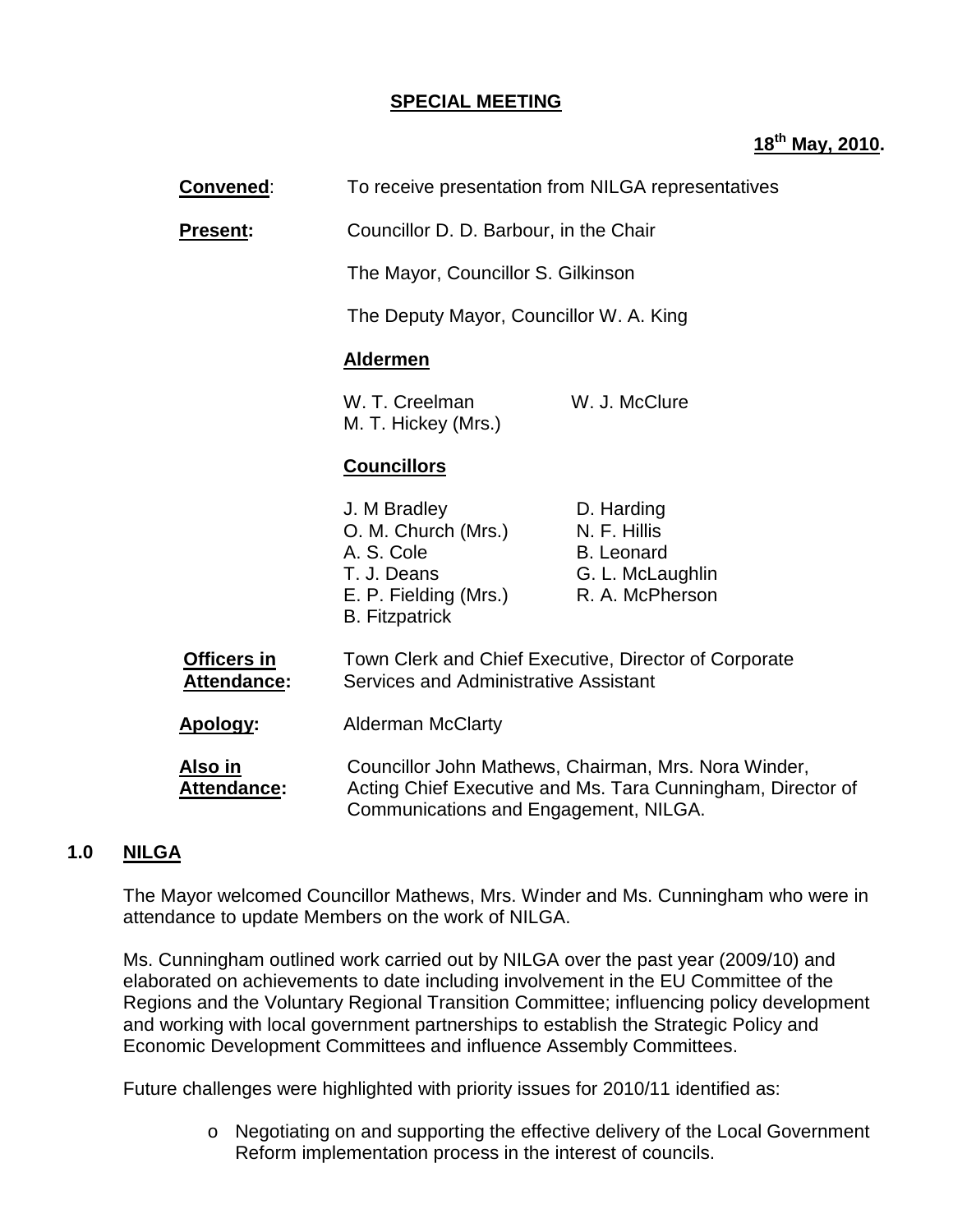o Developing Central Government and Local Government relations.

During a period of discussion, the representatives answered Members' questions on various issues including the RPA, NILGA budgets and funding and NILGA's future role.

The Mayor thanked the representatives for their presentation.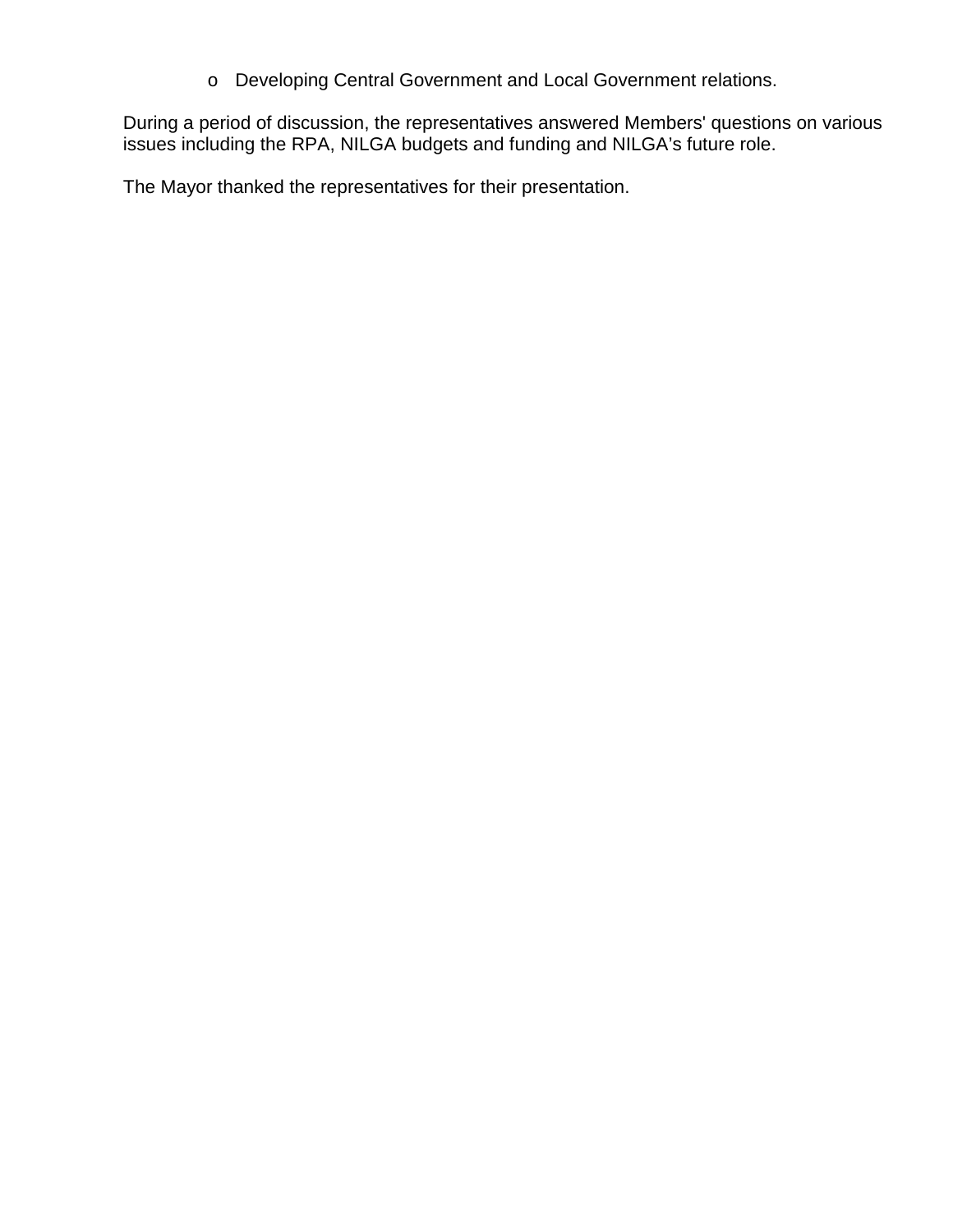## **LEISURE AND ENVIRONMENT COMMITTEE**

## **4 th May, 2010.**

# **Present:** Councillor A. S. Cole, in the Chair

The Mayor, Councillor S. Gilkinson

The Deputy Mayor, Councillor W. A. King

#### **Aldermen**

| E. T. Black (Mrs.)   | M. T. Hickey (Mrs.) |
|----------------------|---------------------|
| W. T. Creelman       | D. McClarty         |
| (Items $1.0 - 4.6$ ) | W. J. McClure       |

## **Councillors**

D. D. Barbour D. Harding  $($ ltems  $1.0 - 12.1)$  N. F. Hillis O. M. Church (Mrs.) B. Leonard T. J. Deans G. L. McLaughlin (Items  $1.0 - 9.0$ ) R. A. McPherson B. Fitzpatrick

# **Officers in**

**Attendance:** Town Clerk and Chief Executive, Director of Technical Services, Director of Environmental Health, Acting Director of Leisure Services (Items 1.0 – 12.3), Head of Leisure Services (1.0 – 12.3) and Administrative Assistant.

**Apologies:** Councillor Mrs. Fielding

#### **1.0 WELCOME**

The Chairman welcomed everyone to the meeting.

#### **2.0 "IN COMMITTEE"**

 As a result of the Chairman advising members that the "In Committee" items would be discussed at the end of the meeting, it was proposed by Councillor Deans and seconded by Alderman Creelman:

That the Market Yard item be held in the open forum.

 The Town Clerk and Chief Executive advised that due to sensitivities around tendering and funding applications, the item should be held "In Committee".

 As an amendment, it was proposed by Councillor McPherson, seconded by Alderman McClarty and recommended: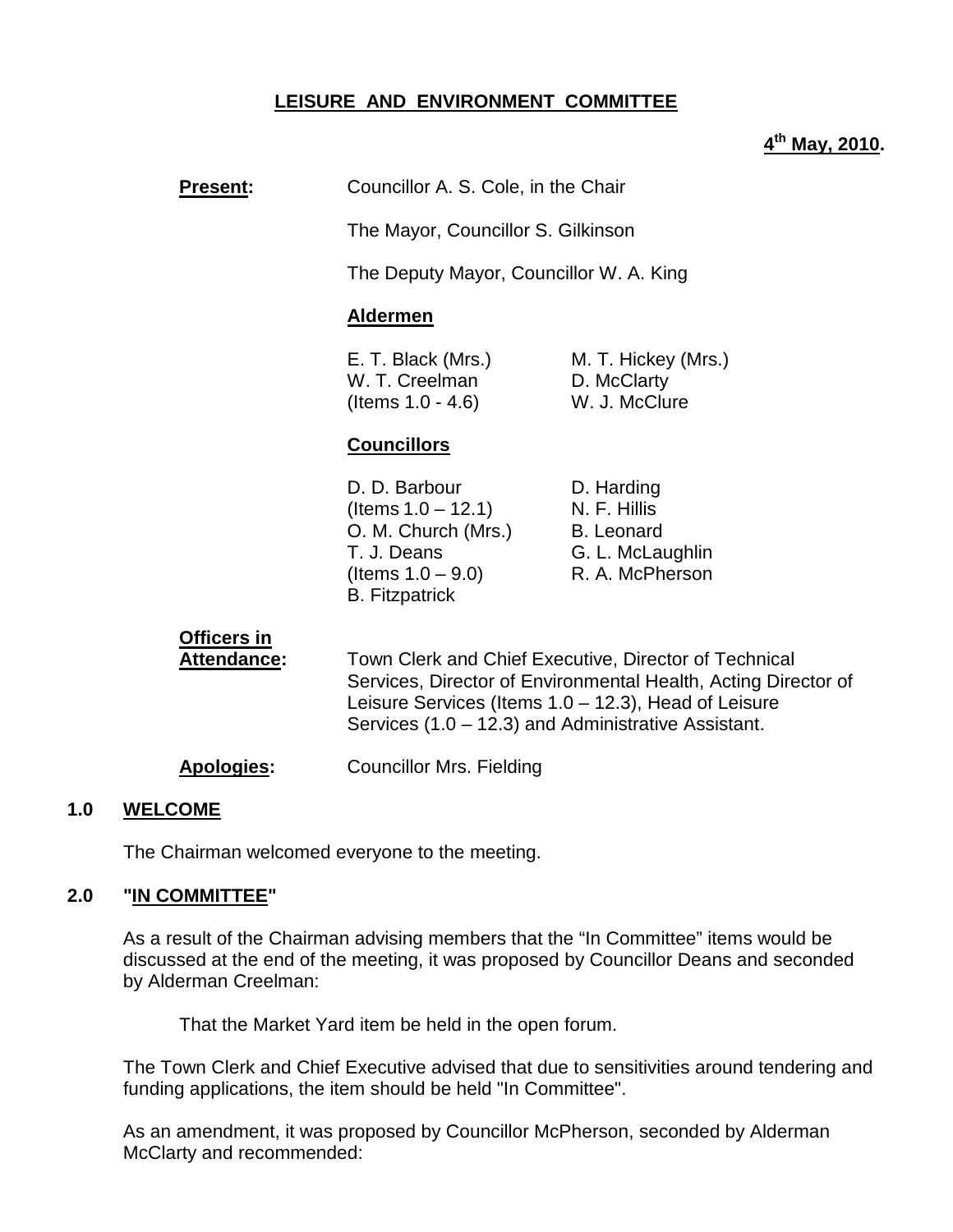That the item be deferred until officers separated which issues could be discussed in public and which could be discussed in private.

# **3.0 ENVIRONMENTAL HEALTH REPORT**

The Report of the Director of Environmental Health was considered (previously supplied).

Matters arising:

#### **3.1 2010/2011 Environmental Health Plan 2009/2010 Variance Analysis**

 The Director of Environmental Health updated members on the Plan and highlighted various sections including:

- Aims and objectives
- Challenges
- Core functions

## **Recommended:**

 On the proposal of the Deputy Mayor and seconded by Councillor Deans, that Council approve the Environmental Health Plan, which incorporates the Food Safety Plan, for the period 2010/2011.

 Members noted that copies of the Plan and the Variance Analysis would be available in the Members' library and copies would be sent electronically to all members.

 In response to a request from a member, the Town Clerk and Chief Executive agreed to consider the establishment of a register detailing additional functions assumed by Council along with potential costs/income.

# **4.0 LEISURE SERVICES REPORT**

 The Report of the Acting Director of Leisure Services was considered (previously supplied).

Matters arising:

## **4.1 Beach Lifeguard Service 2011**

Consideration was given to information on this topic, as detailed in the report.

## **Recommended:**

 On the proposal of Alderman Mrs. Hickey and seconded by Councillor Fitzpatrick, that Council accept the offer from RNLI to provide Council's Beach Lifeguard Service commencing 2011 for a five year period, subject to annual review. A letter of intent would be forwarded to RNLI at the end of May.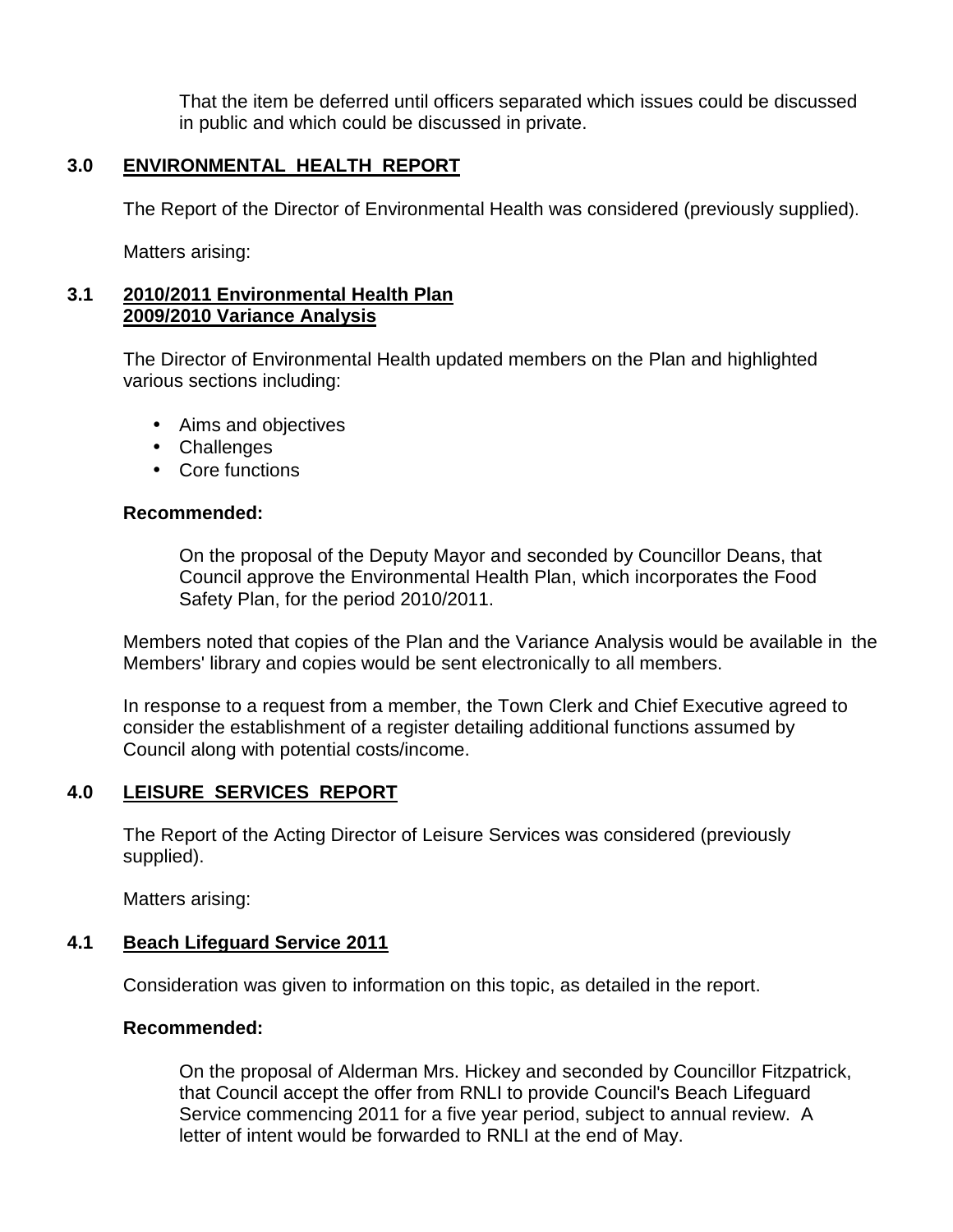# **4.2 Coleraine Twelfth Festival**

Consideration was given to information on this topic, as detailed in the report.

#### **Recommended:**

 On the proposal of Alderman McClarty and seconded by Alderman Creelman, that Council provide financial assistance of £5,000 to this year's Festival event.

#### **4.3 Northern Ireland Milk Cup 2010**

Consideration was given to information on this topic, as detailed in the report.

#### **Recommended:**

 That officers continue to liaise with the Organising Committee in respect of the future delivery of the Milk Cup and lobby DCAL and DETI to reconsider their current level of support highlighting the importance of this key Northern Ireland event.

#### **4.4 Mary Peters Trust**

 A request had been received from the Mary Peters Trust for financial assistance towards their work.

#### **Recommended:**

That Council grant £1,000 to the Mary Peters Trust for 2010/2011.

Members noted that the amount had been allowed for in the estimates.

A member suggested that next year there be a clearly defined protocol regarding charities and amounts allocated.

The Town Clerk and Chief Executive advised that a review of contributions was being progressed through the Audit Committee.

## **4.5 For Information**

Members noted information on the undernoted topics, as detailed in the report.

- Mayor's Show Saturday,  $1<sup>st</sup>$  May, 2010
- North West Fest Saturday,  $8^{th}$  Sunday, 16<sup>th</sup> May, 2010
- Portrush Open Surf Championships Saturday,  $22^{nd}$  Sunday,  $23^{rd}$  May, 2010
- Portrush Raft Race Saturday,  $29^{th}$  Sunday,  $30^{th}$  May, 2010
- Coleraine Museum
- Causeway Museum Service & Coleraine Museum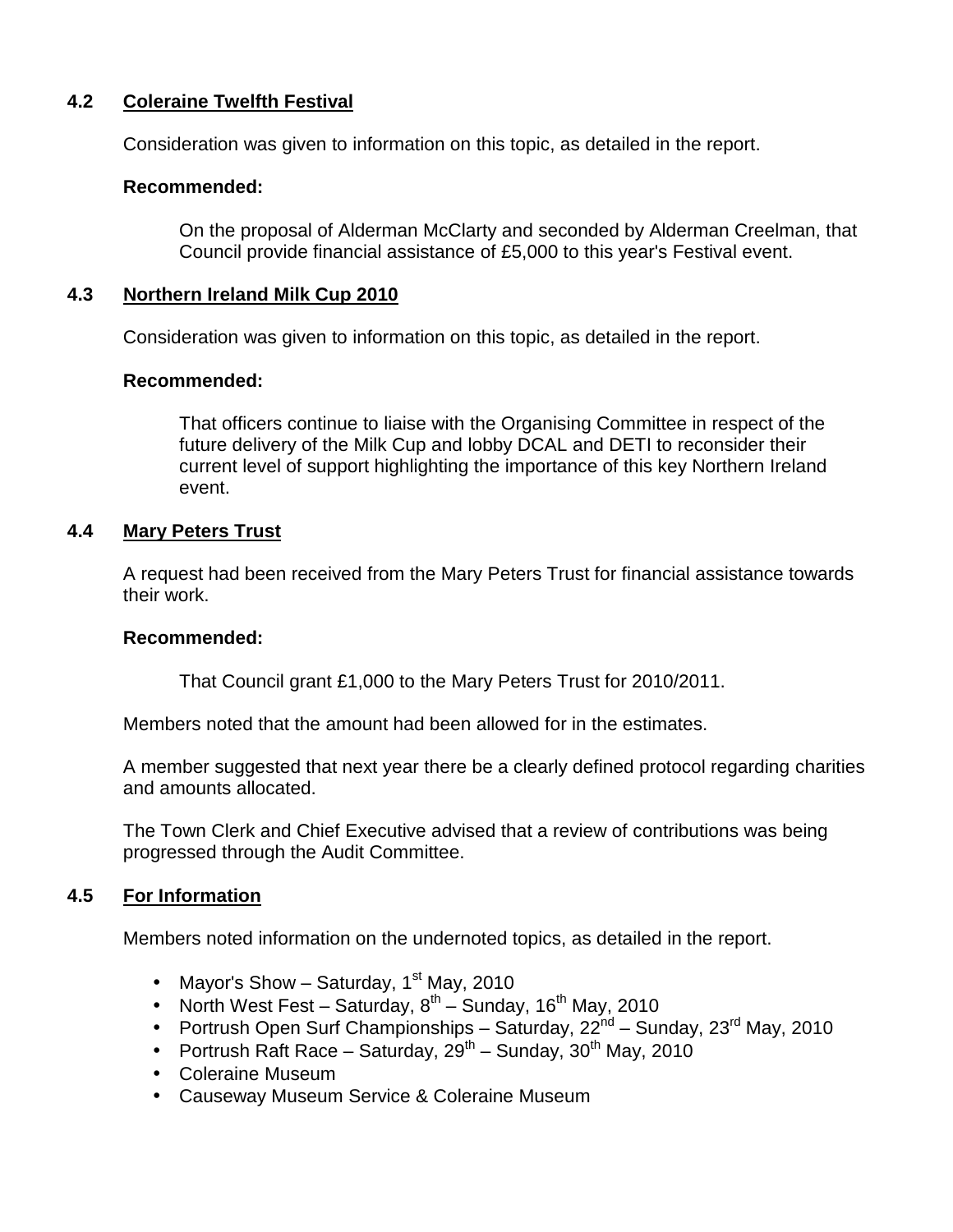## **4.6 Lough Neagh and Lower Bann Advisory Committees**

 Read letter from Minister Poots, Department of the Environment, informing Council that it was no longer sustainable to fund the Lough Neagh and Lower Bann Advisory Committees due to an absence of support from constituent Councils, therefore the Committees would cease to function on 30<sup>th</sup> June, 2010.

#### **Recommended:**

 On the proposal of Councillor Deans and seconded by Councillor Barbour, that Council write to the Minister and other constituent councils expressing disappointment and request that the funding be reinstated.

## **5.0 TECHNICAL SERVICES REPORT**

The Report of the Director of Technical Services was considered (previously supplied).

Matters arising:

## **5.1 Cinema Licence**

## **5.1.1 The Playhouse Cinema, 47-51 Main Street, Portrush**

An application for a grant of a Cinema Licence had been received from Mr. A. J. Murphy.

Days and times on which it is intended to provide cinematograph exhibitions:

Monday/Tuesday – Sunday/Monday: 10.00 a.m. – 2.00 a.m.

## **Recommended:**

That a Cinema Licence be granted.

## **5.2 Entertainment Licence**

## **5.2.1 The York, Ground Floor and First Floor Restaurant, 2 Station Road, Portstewart**

 An application for a transfer of an Entertainment Licence and Variation of Licence had been received from Mr. R. Pollock, c/o The York.

 Variation of Licence to first floor restaurant to include the provision of dancing, singing and music inclusive of live bands and discos.

Days and times on which it is intended to provide entertainment:

 Monday/Tuesday – Saturday/Sunday: 11.30 a.m. - 1.00 a.m. Sunday: 12.30 p.m. – Midnight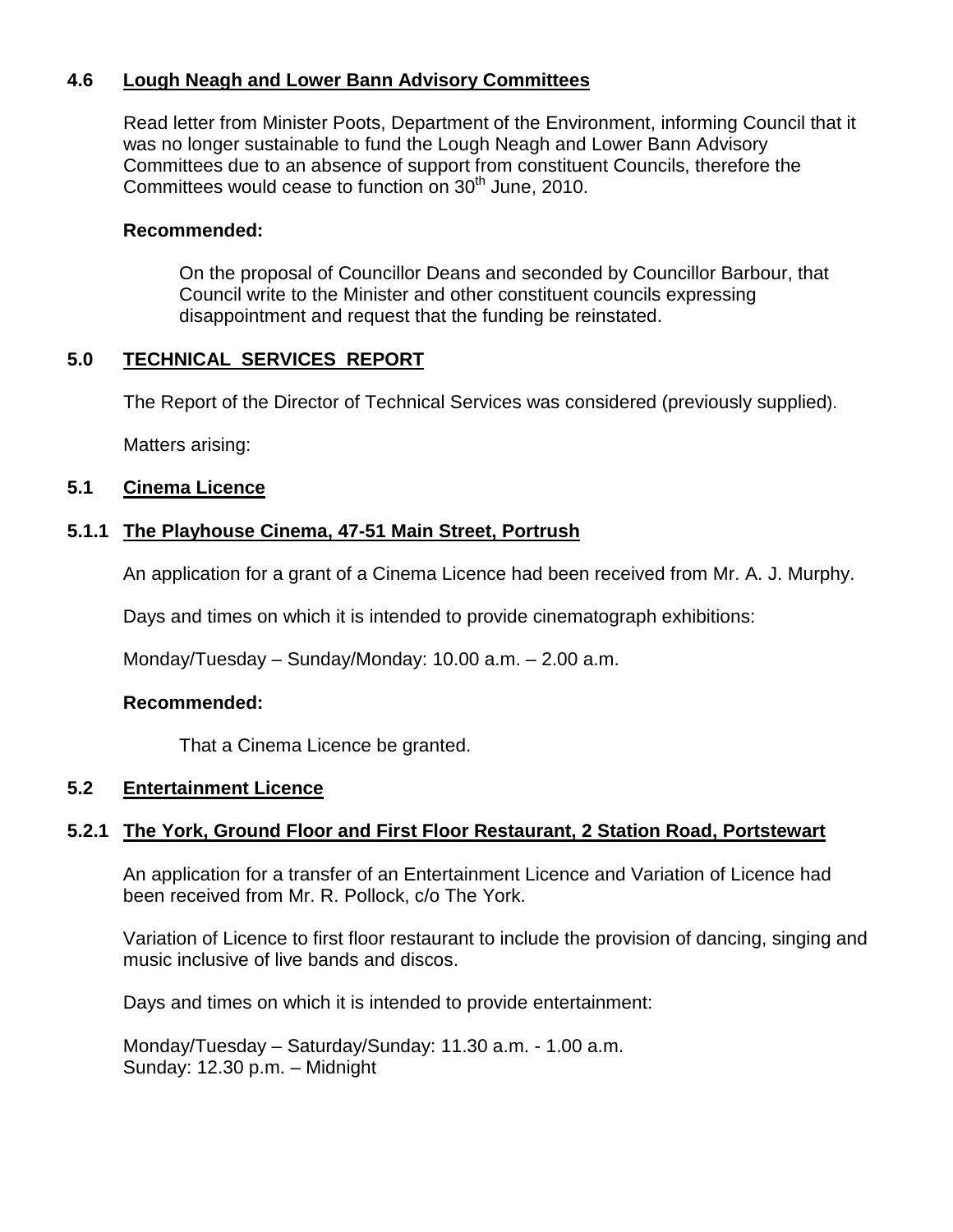That the Transfer of Licence be granted subject to all special conditions included in previous licences.

The decision on Variation of Licence would be deferred to the Council meeting on Tuesday, 25<sup>th</sup> May, 2010 at which both the applicant and objectors would be given an opportunity to address Council.

## **5.3 Letterloan, Macosquin - Composting**

Consideration was given to information on this topic, as detailed in the report.

## **Recommended:**

 That Council continue to provide the composting operation on a permanent basis and as a consequence, provide a permanent post at Letterloan.

# **5.4 For Information**

- Gritting/Salting of Footpaths
- The Big Spring Clean  $16^{th}$   $25^{th}$  April, 2010
- Portrush National Nature Reserve
- North West Region Waste Management Group Minutes
- Building Control
	- Approvals

Members noted that 38 applications had been approved.

• Plans for Rejection under Building Regulations

 Members noted that the twenty-one applications, as detailed in the report, would be rejected under Schedule 2 of the Building Regulations (NI) 2000 due to insufficient information having been submitted.

# **6.0 POT HOLES**

 In response to a member's query about pot holes in the Borough, the Director of Technical Services advised that he would contact Roads Service.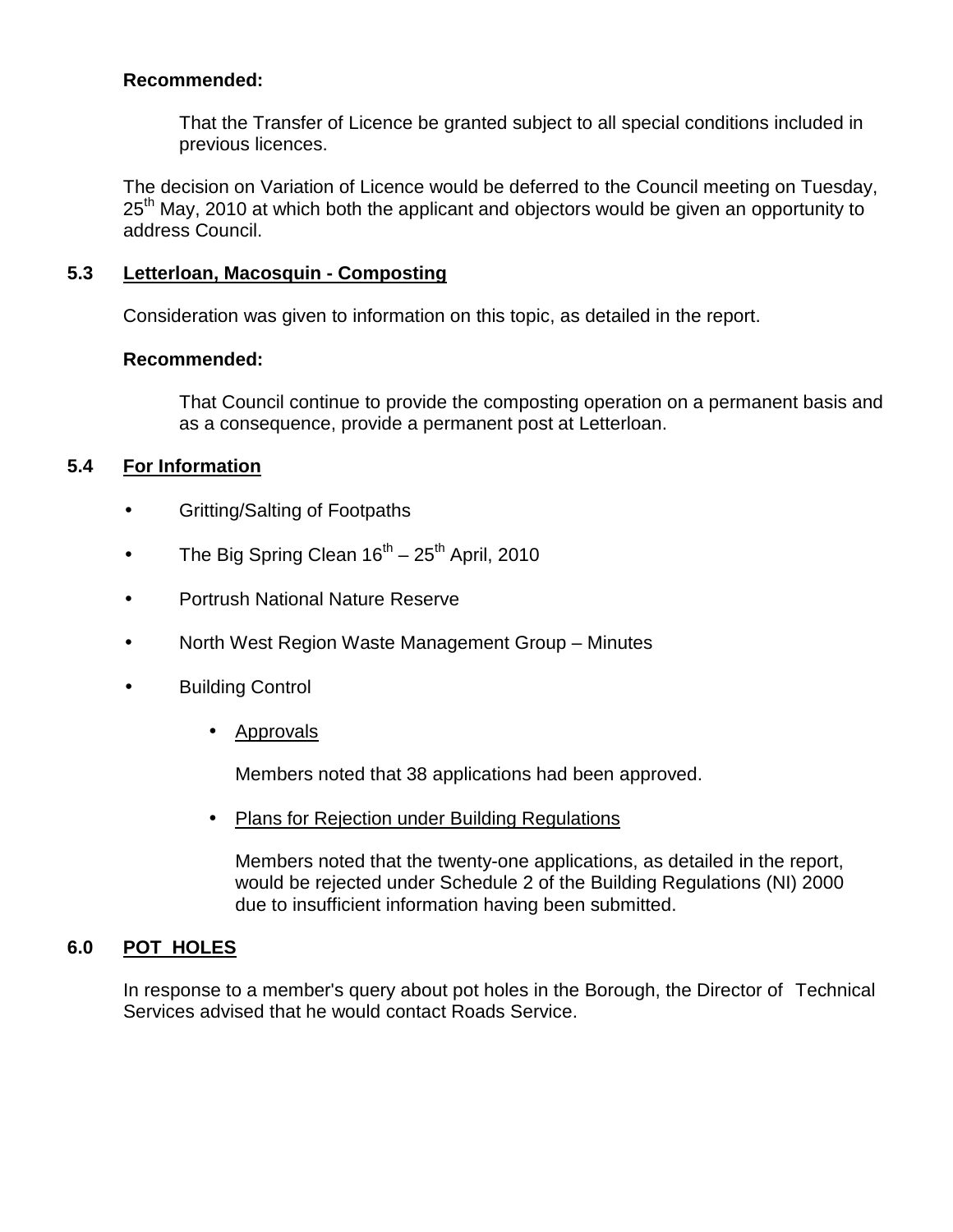# **7.0 PAUL CUTLER - GOLF**

#### **Recommended:**

 That Council convey congratulations to Paul Cutler, the Portstewart golfer who recently won the Lytham Trophy.

## **8.0 CRAIGMORE LANDFILL SITE - SMELL**

In response to a member's request for an update on the smell of methane gas near the Craigmore landfill site the Director of Environmental Health advised that Northern Ireland Environment Agency (NIEA), the sole regulator of the site, had recently served a notice requiring emergency works to be carried out forthwith. Failure to comply with the notice could result in the disposal licence being suspended by NIEA. He would keep members informed.

# **9.0 LANSDOWNE, PORTRUSH - MOTOR HOMES**

A member requested an update on motor homes parking in the Lansdowne area and referred to a meeting at which restrictions were agreed to regulate it. The Director of Technical Services advised that the legal section of Roads Service was at a standstill therefore nothing had been processed. He advised that he would write to Roads Service again regarding the issue.

## **10.0 CARAVANS - PORTRUSH PRIMARY SCHOOL**

 In response to a member's query regarding caravans using Portrush Primary School grounds, the Director of Environmental Health advised that clubs could apply to the Department of Environment for an exemption certificate which entitled them to camp for a notified period without the need for a caravan site licence. The Caravan and Camping Club in this instance had such an exemption.

 The member advised that caravans were using the grounds at Easter and weekends. The Director of Environmental Health would investigate.

# **11.0 PLANNING COMMITTEE MEETING – 11TH MAY, 2010**

#### **Recommended:**

That the Planning Committee meeting to be held on  $11<sup>th</sup>$  May, 2010 be rescheduled to start at 6.30 p.m. instead of 7.30 p.m.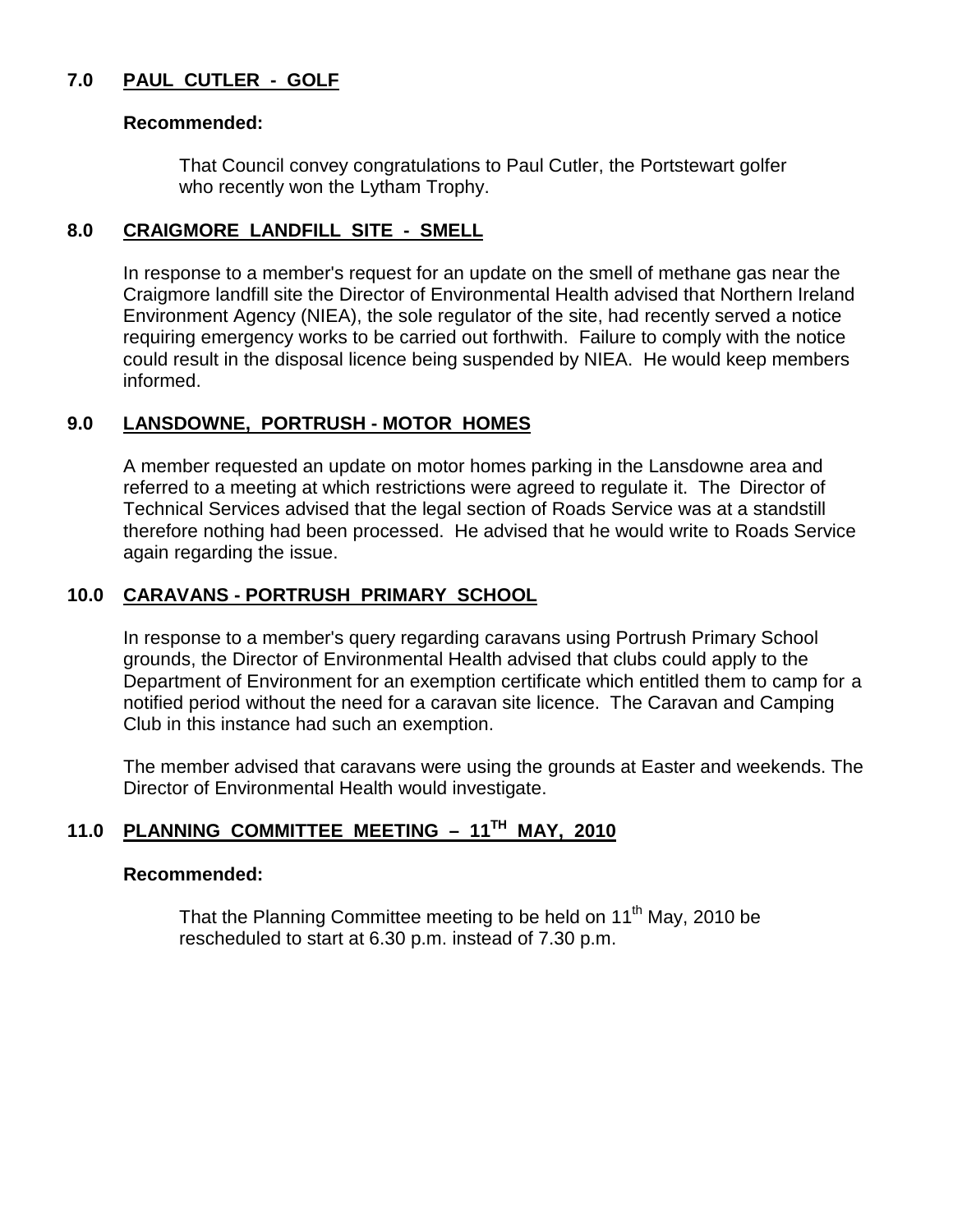## **PLANNING COMMITTEE**

## **11 May 2010.**

| <b>Present:</b>            | Councillor G. L. McLaughlin in the Chair                                                                                                                |                                                                                                                    |
|----------------------------|---------------------------------------------------------------------------------------------------------------------------------------------------------|--------------------------------------------------------------------------------------------------------------------|
|                            | The Deputy Mayor, Councillor W. A. King                                                                                                                 |                                                                                                                    |
|                            | <b>Aldermen</b>                                                                                                                                         |                                                                                                                    |
|                            | E. T. Black (Mrs.)<br>W. T. Creelman                                                                                                                    | M. T. Hickey (Mrs.)<br>W. J. McClure                                                                               |
|                            | <b>Councillors</b>                                                                                                                                      |                                                                                                                    |
|                            | C. S. Alexander (Ms.)<br>J. M. Bradley<br>(Items $2.4 - 10.0$ )<br>O. M. Church (Mrs.)<br>T. J. Deans<br>E. P. Fielding (Mrs.)<br><b>B.</b> Fitzpatrick | D. Harding<br>N. F. Hillis<br><b>B.</b> Leonard<br>(Items $1.0 - 5.1.3$ )<br>A. McQuillan<br>(Items $2.4 - 10.0$ ) |
| Also in<br>Attendance:     | Representatives from the Planning Service -<br>Mr. G. Walker and Mr. G. McClelland                                                                      |                                                                                                                    |
| Officers in<br>Attendance: | Principal Administrative Officer, Principal Environmental<br><b>Health Officer and Administrative Assistant</b>                                         |                                                                                                                    |
| <b>Apologies:</b>          | The Mayor, Alderman McClarty, Councillors Barbour,<br>Cole and McPherson                                                                                |                                                                                                                    |
|                            |                                                                                                                                                         |                                                                                                                    |

#### **1.0 WELCOME**

The Chairman welcomed everyone to the Meeting.

#### **2.0 PLANNING APPLICATIONS**

A list of forty-one applications was presented for consideration (previously supplied).

#### **Applications Deferred from Previous Meeting**

2.1 Application No. 1 C/2008/0032/F Development to provide 2 no. replacement shop units and 3 no. apartments at 2 Causeway Street, Portrush for Mr. L. Halliday

The opinion of the Planning Service was to approve.

It was agreed that the application be approved.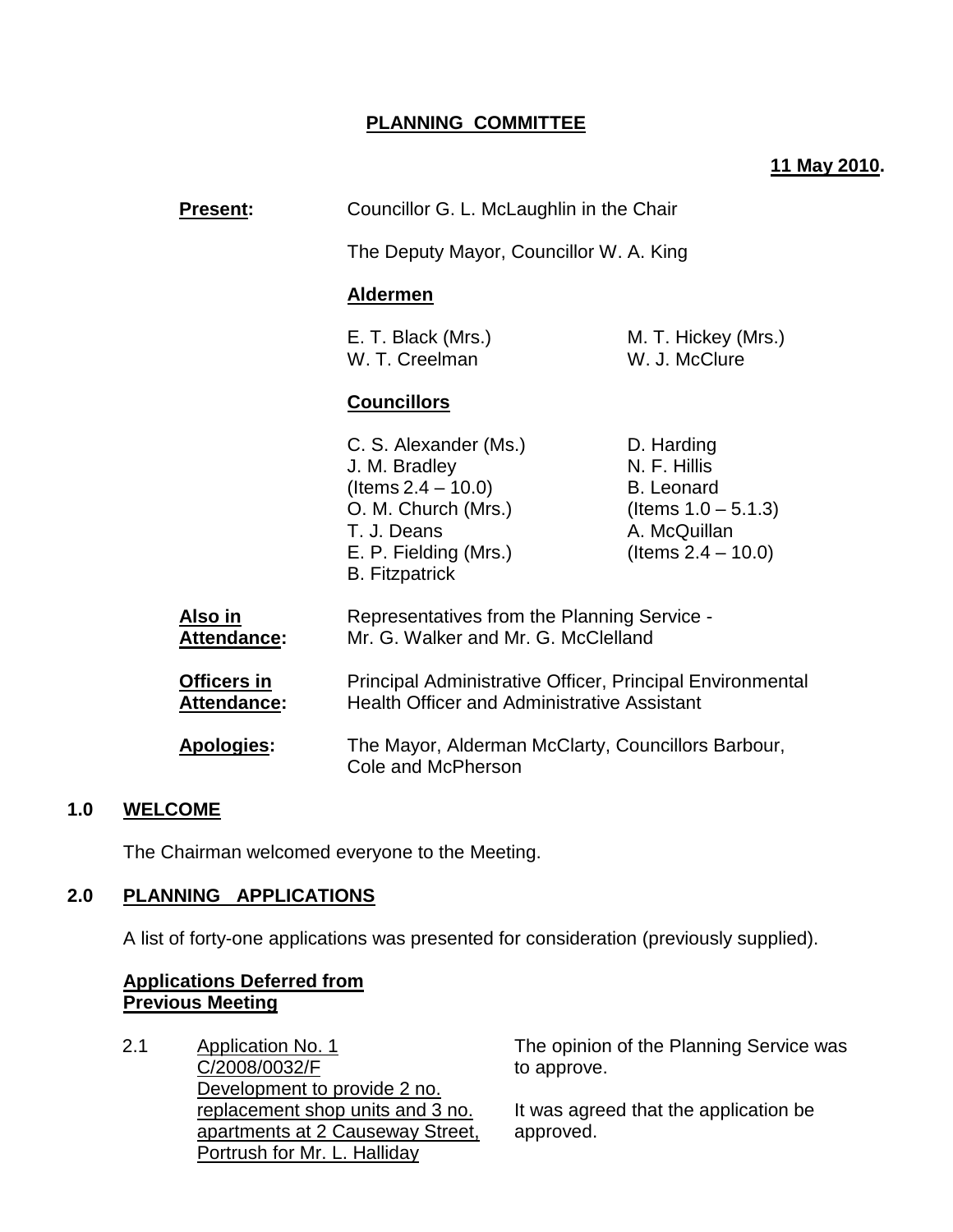- 2.2 Application No. 2 C/2008/0227/F Residential development comprising of 21 no. apartments with associated car parking and landscaping at 38, 40 & 42 Captain **Street Lower, Coleraine for Dreen** Properties Ltd.
- 2.3 Application No. 3 C/2009/0085/F Two-storey detached dwelling at 155 Main Street, Garvagh for Mr. S. Millar
- 2.4 Application No. 4 C/2009/0092/F Change of use from vacant retail unit to Hot Food Takeaway (Retrospective) at Unit 2, 171 – 173 Coleraine Road, Portstewart for Larkhill Neighbourhood Centre

The opinion of the Planning Service was to approve.

It was agreed that the application be approved.

The opinion of the Planning Service was to approve.

It was agreed that the application be approved.

The opinion of the Planning Service was to approve.

Consideration was given to copy letter dated 16 April 2010 from Mr. John Offer and Ms. Janet Mackle initiating Stage 1 of Planning Service Complaints Procedure and copy response letter dated 30 April 2010 from Mr. Paul Duffy, Planning Service (previously supplied).

Following discussion it was proposed by Councillor Ms. Alexander and seconded by Councillor Fitzpatrick:

> That the application be rejected and referred to BDP Planning for examination before deciding whether it should be forwarded to the Planning Service Management Board for consideration.

As an amendment it was proposed by Councillor Bradley and seconded by Alderman McClure:

> That the application be approved.

On being put to the Meeting the amendment was carried, eight members voting in favour and four members voting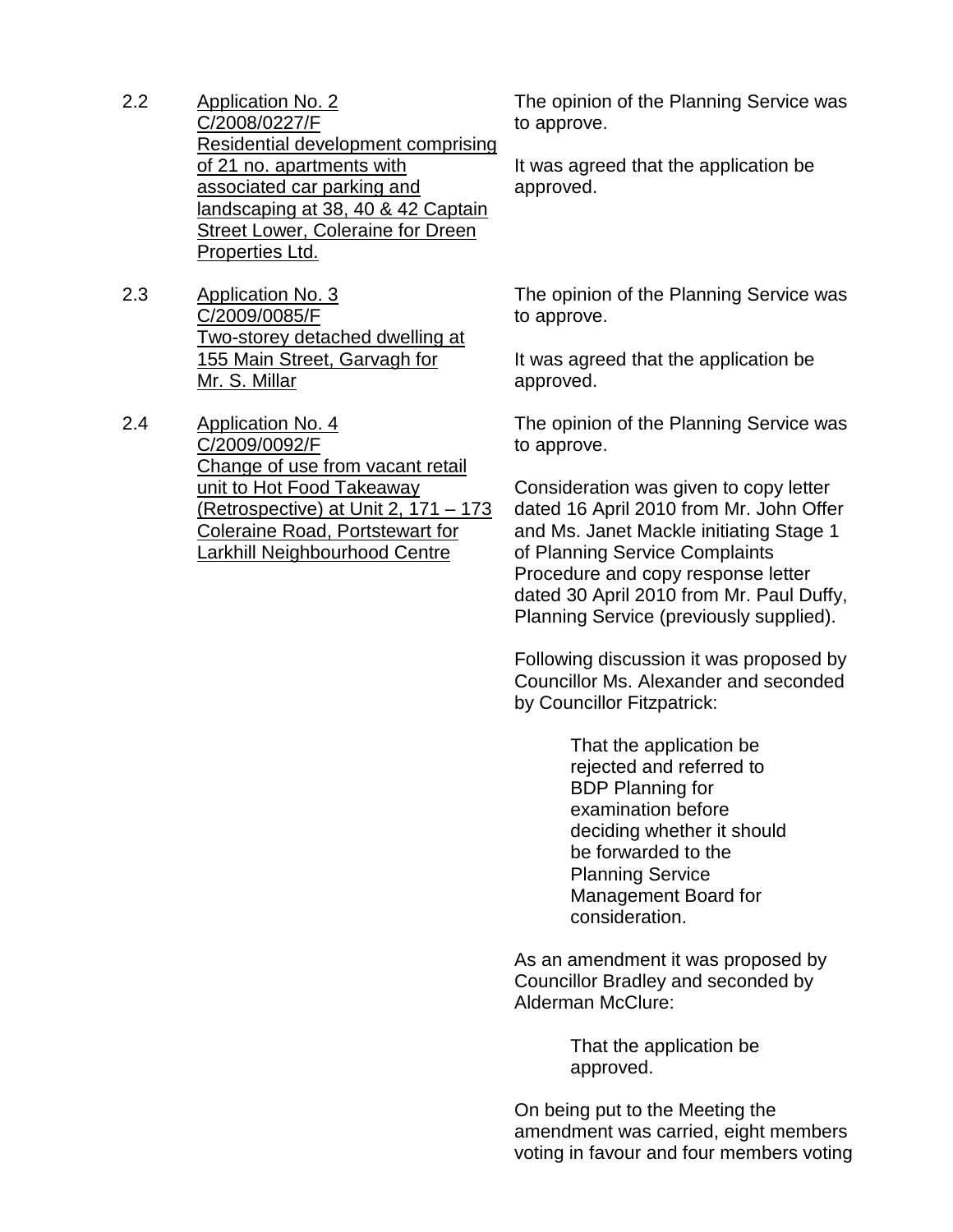against.

- 2.5 Application No. 5 C/2009/0231/F Proposed change of house types, alterations to site layout and alterations to existing private streets determination at former Port Centre site, Glenmanus Road, Portrush, Site Nos. 1-10 (inclusive) north west of Nos. 104, 106, 108 and 110 Coleraine Road, Portrush for Kennedy Entertainments Ltd.
- 2.6 Application No. 6 C/2009/0240/O Proposed two-storey farm dwelling under Policy CTY 10 of PPS 21 adjacent to farmyard cluster at 42 Temple Road, Garvagh for Mr. M. Mullan
- 2.7 Application No. 7 C/2009/0436/F Upper storey rear extension and raised deck with under storage to front at 3 Strandmore, Portrush for Mr. M. Quinn
- 2.8 Application No. 8 C/2009/0633/F Retention of entrance at 9 Coolderry Lane, Loughan Road, Coleraine for Mr. Gordon
- 2.9 Application No. 9 C/2009/0636/O One-and-a-half storey dwelling with garage to replace existing building opposite 64 Killeague Road, Coleraine for Mr. E. Watson
- 2.10 Application No. 10 C/2009/0815/F Detached garage at 54 Benbane Park, Portballintrae for Mr. and Mrs. D. Flynn

# **New Applications**

The opinion of the Planning Service was to refuse.

It was agreed that the application be removed from the schedule to facilitate reassessment by the Planning Service.

The opinion of the Planning Service was to approve.

It was agreed that the application be approved.

The opinion of the Planning Service was to approve.

It was agreed that the application be approved subject to amendments.

The opinion of the Planning Service was to refuse.

The application had now been withdrawn.

The opinion of the Planning Service was to approve.

It was agreed that the application be approved.

The opinion of the Planning Service was to approve.

It was agreed that the application be approved.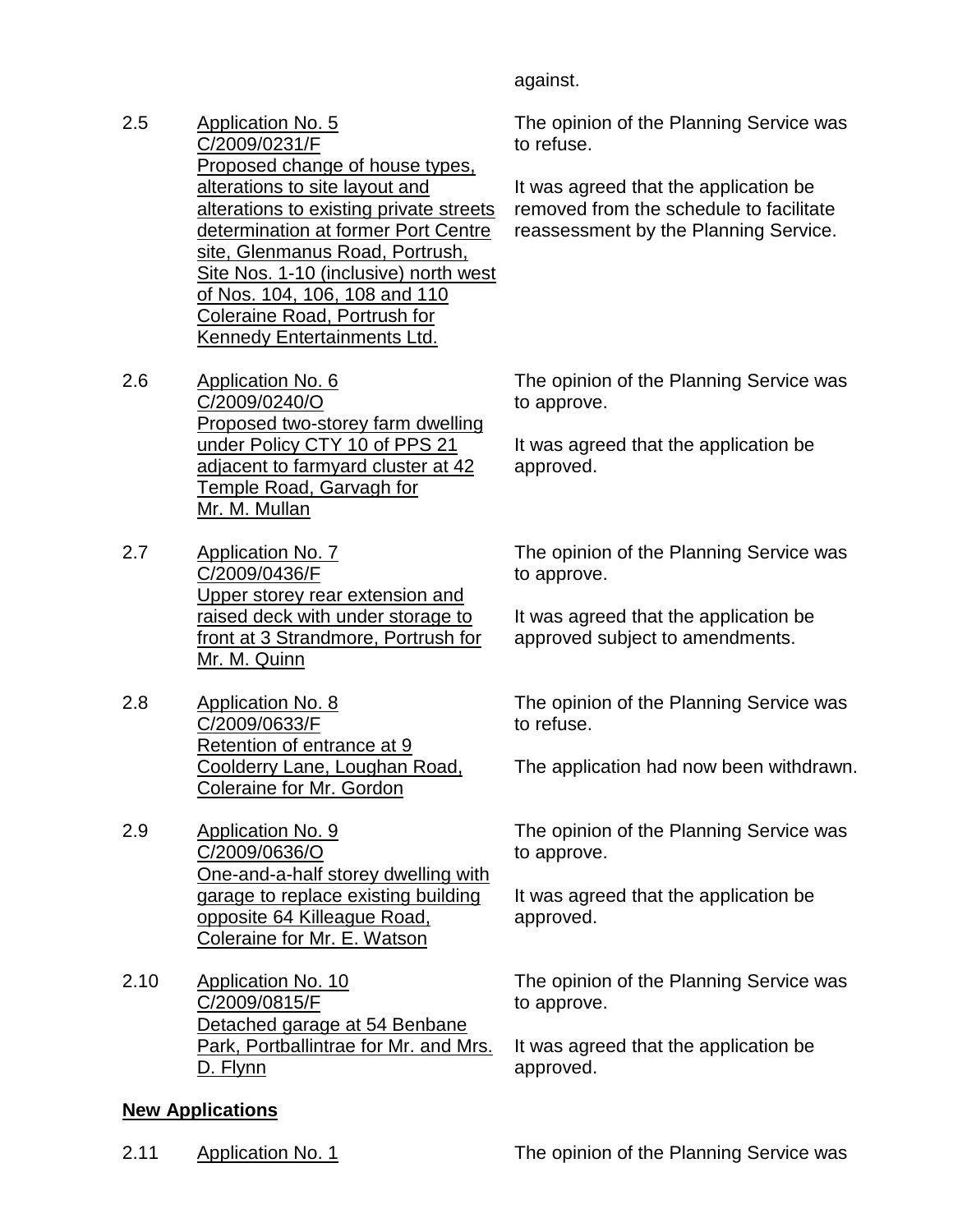C/2007/0616/F Replacement of 1 no. single storey five bedroom dwelling with 9 no. semi-detached three bedroom dwellings, 1 no. semi-detached four bedroom dwelling and 7 no. terraced three bedroom dwellings with associated car parking and amenity space at 16 and 18 Moneybrannon Road, Clarehill, Aghadowey, Coleraine for Mr. R. McCooke

2.12 Application No. 2 C/2008/0804/F Proposed three-storey apartment block with ground floor retail unit replacing the existing buildings (new build) at Nos. 9 and 10 The Diamond, Kilrea for Union Arch **Properties** 

to refuse.

It was proposed by Alderman McClure, seconded by Councillor Deans and agreed:

> That the application be deferred for one month to facilitate an office meeting on the grounds that all material planning considerations had not been assessed.

The opinion of the Planning Service was to refuse.

It was proposed by Councillor Mrs. Church, seconded by Alderman McClure and agreed:

> That the application be deferred for one month to facilitate an office meeting on the grounds that all material planning considerations had not been assessed.

It was further agreed that a representative from NI Water be requested to attend.

The opinion of the Planning Service was to approve.

It was proposed by Councillor Bradley, seconded by Alderman McClure and agreed:

> That the application be deferred for one month to facilitate an office meeting on the grounds that all material planning considerations had not been assessed.

The opinion of the Planning Service was to refuse both applications.

2.13 Application No. 5 C/2008/0882/F Residential development comprising of 117 units (consisting of 50 no. apartments, 35 no. townhouses and 32 no. semi-detached dwellings) with associated car parking, infrastructure and landscaping adjacent to Shellbridge Park and to the rear of No. 1 Atlantic Road, Coleraine for Mr. Mullan

2.14 Application No. 7 C/2009/0409/LB Alterations and extension to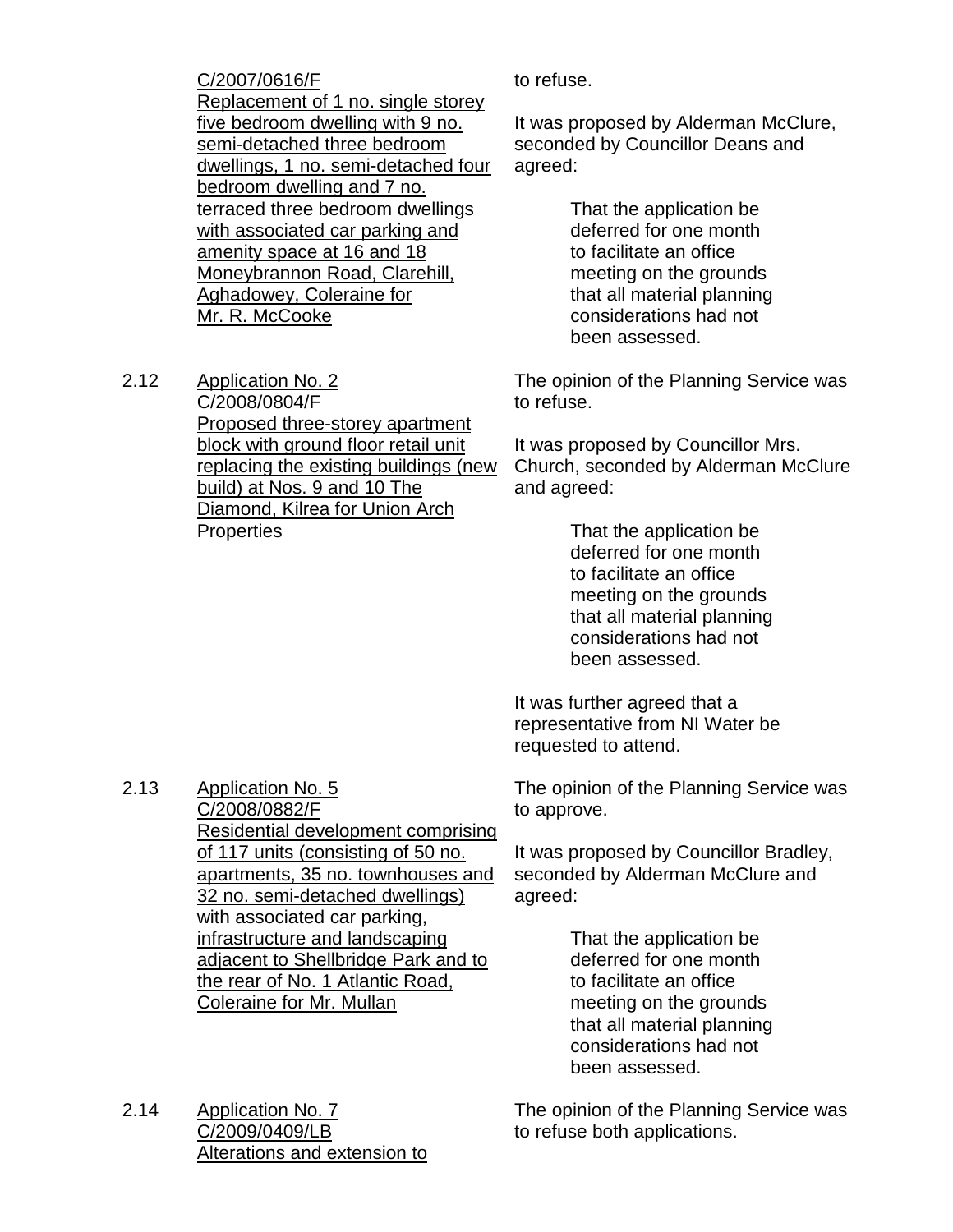dwelling at 14 School Lane, Castlerock for Mr. and Mrs. H. McLean

Application No. 8 C/2009/0413/F Proposed refurbishment of existing dwelling and single storey rear extension at 14 School Lane, Castlerock for Mr. and Mrs. H. McLean

It was proposed by Councillor Hillis, seconded by Councillor Harding and agreed:

> That the applications be deferred for one month to facilitate an office meeting on the grounds that all material planning considerations had not been assessed.

2.15 Application No. 11

C/2009/0746/RM Proposed redevelopment of former quarry and batching plant, including regrading of site levels, to provide new residential development of 207 dwellings consisting of detached and semi-detached houses, townhouses, apartments, with garages, carports, access & associated right turning lane and other associated site works at former Maxwells Spittal Hill Quarry, 209 Bushmills Road, Coleraine for Farrans Homes/Northstone Ltd.

The opinion of the Planning Service was to approve.

The Chairman welcomed Mr. Alan Patterson from Alan Patterson Design and Mr. D. Creggan from Farrans Homes, who were in attendance to brief members on the proposal.

The representatives elaborated on the proposal which had planning permission for a total of 450 units to be completed over 6–10 years. On site completion there would be a combination of semidetached and detached houses, with a street-scape and pedestrian friendly boulevards extending to a lakeside park.

During a full discussion members voiced concerns with regard to the possible dangers of the lake, disturbance to birds of prey and the need for a roundabout on the Bushmills Road.

The representatives answered various members' questions and an invitation was extended to visit the project.

The Chairman thanked the representatives for attending.

It was agreed that the application be approved.

The opinion of the Planning Service was to refuse.

2.16 Application No. 12 C/2009/0753/F Erection of detached two-storey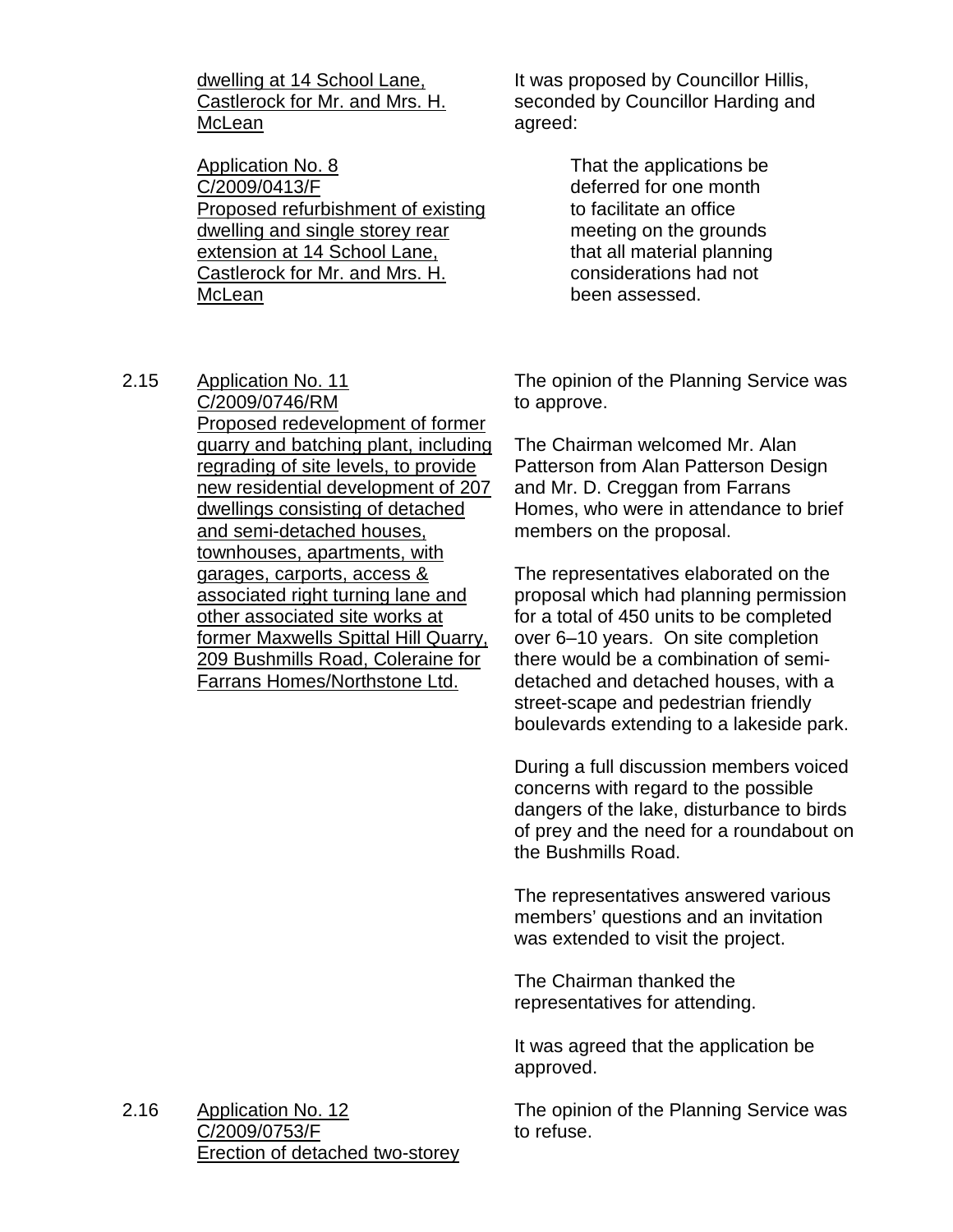dwelling and garage approx. 30m south of 43 Loguestown Road, Portrush for Mr. and Mrs. A. and E. Mullan

It was proposed by Councillor Ms. Alexander, seconded by Councillor Fitzpatrick and agreed:

> That the application be deferred for one month to facilitate an office meeting on the grounds that all material planning considerations had not been assessed.

The opinion of the Planning Service was to refuse.

It was proposed by the Deputy Mayor, seconded by Alderman McClure and agreed:

> That the application be deferred for one month to facilitate an office meeting on the grounds that all material planning considerations had not been assessed.

The opinion of the Planning Service was to refuse.

It was proposed by Councillor Mrs. Church, seconded by Alderman McClure and agreed:

> That the application be deferred for one month to facilitate an office meeting on the grounds that all material planning considerations had not been assessed.

The opinion of the Planning Service was to refuse.

Consideration was given to copy letters of objection from Miss M. Rooney, Mrs. M. Hood, Mr. T. Gillespie, Mrs. A. Archibald, Mrs. B. Connor, Mr. and Mrs. M. McColgan and Mrs. E. McKane (previously supplied).

2.17 Application No. 13 C/2009/0796/O Proposed rural dwelling 35m north of 72 Ringrash Road, Macosquin, Coleraine for Mr. A. Hall

2.18 Application No. 20 C/2010/0043/F

Storey-and-a-half rear extension to existing dwelling to provide 2 no. bedrooms on ground floor and family room with balcony on first floor at 12 Caldwell Park, Portrush for K. Smith

2.19 Application No. 23 C/2010/0077/F Erection of new one-and-a-half storey dwelling adjacent to No. 39 Ratheane Avenue, Coleraine for Mr. M. Benson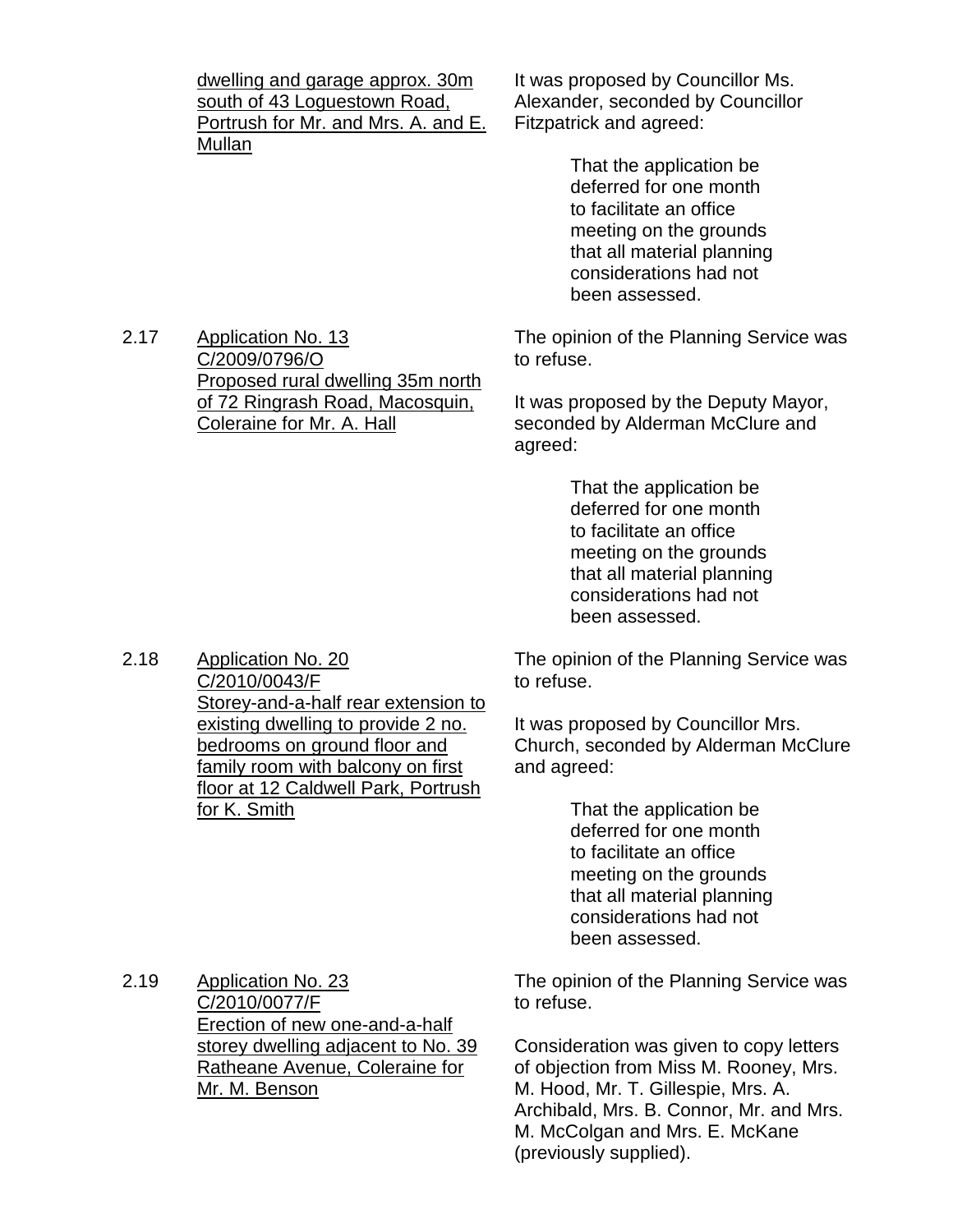It was proposed by Councillor McQuillan and seconded by Councillor Deans:

> That the application be deferred for one month to facilitate an office meeting on the grounds that all material planning considerations had not been assessed.

As an amendment it was proposed by Alderman McClure and seconded by Alderman Mrs. Black:

> That the application be refused.

On being put to the Meeting the amendment was carried, eleven members voting in favour and two members voting against.

The opinion of the Planning Service was to approve.

Following discussion it was agreed that the application be approved.

Councillor Ms. Alexander asked to be recorded as dissenting.

The opinion of the Planning Service was to refuse.

It was proposed by Councillor McQuillan, seconded by Councillor Bradley and agreed:

> That the application be deferred for one month to facilitate an office meeting on the grounds that all material planning considerations had not been assessed.

The opinion of the Planning Service was to refuse.

2.20 Application No. 24 C/2010/0080/F Conversion of part of existing rear store to B1 office at 171-173 Coleraine Road, Portstewart for Larkhill Neighbourhood Centre

2.21 Application No. 27 C/2010/0125/F Full planning permission in substitution of outline planning permission C/2005/0125/O to erect 1 no. replacement dwelling with retention of existing dwelling as ancillary domestic store at No. 42 Roselick Road, Portrush for Mr. S. J. Kane

2.22 Application No. 28 C/2010/0130/F Proposed 2 no. steel framed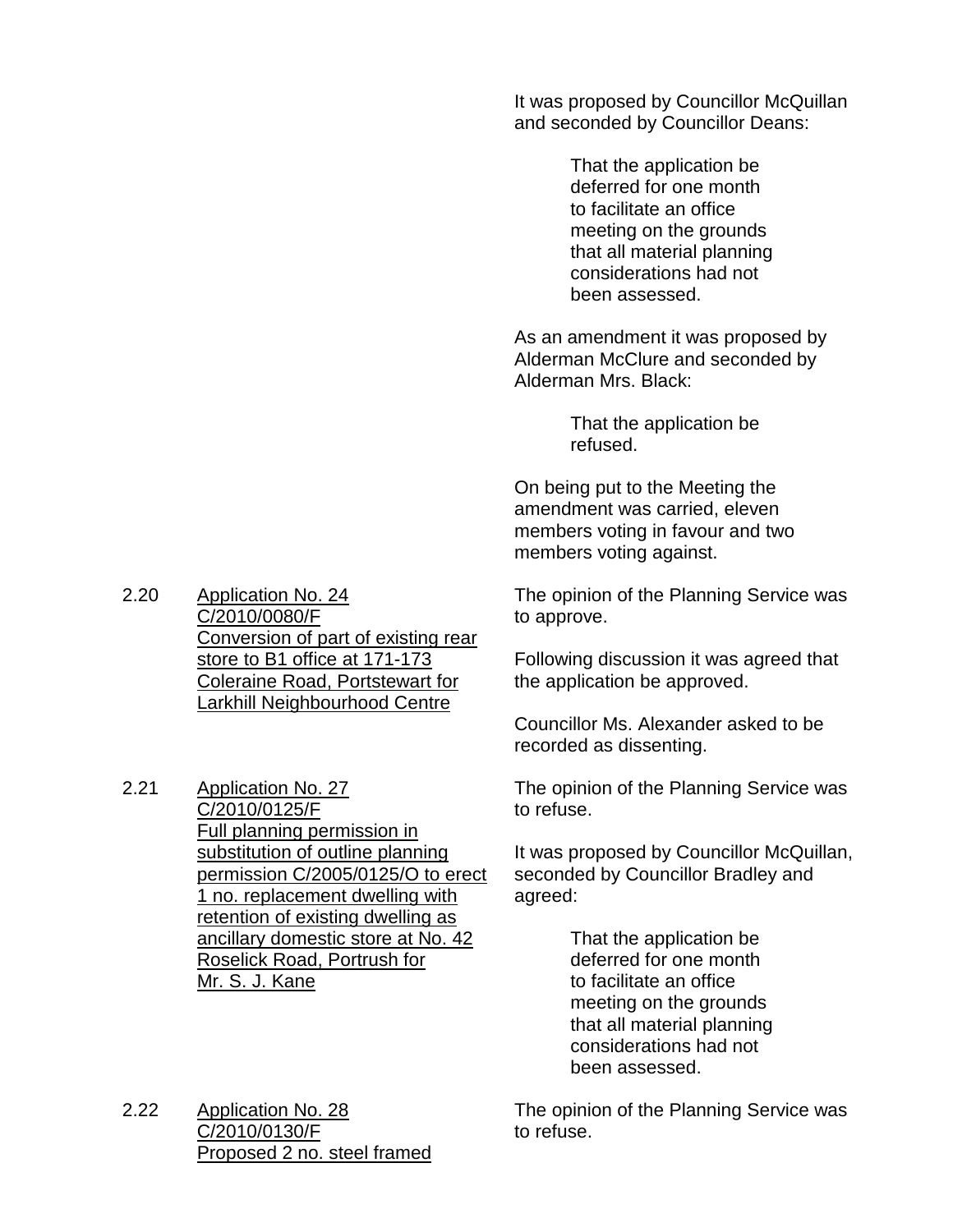storage sheds for storage of electrical products e.g. illuminations lighting (farm diversification) at 53 Grove Road, Garvagh for Mr. A. Maybin

Removal of siting condition 3 from planning approval C/2009/0599/O

adjacent to 19 Carhill Road, Garvagh (access via Tirkeeran

Road) for Mr. D. Boylan

It was proposed by Councillor McQuillan, seconded by Councillor Mrs. Church and agreed:

> That the application be deferred for one month to facilitate an office meeting on the grounds that all material planning considerations had not been assessed.

The opinion of the Planning Service was to refuse.

It was proposed by Alderman Mrs. Hickey, seconded by Councillor McQuillan and agreed:

> That the application be deferred for one month to facilitate an office meeting on the grounds that all material planning considerations had not been assessed.

The opinion of the Planning Service was to refuse.

It was agreed that the application be removed from the schedule to facilitate reassessment by the Planning Service.

2.24 Application No. 30 C/2010/0140/F Proposed amendment to residential development previously approved C/2006/1189/F change of 5 no. townhouses sites at 128-132 to provide 2 no. semi-detached and 3 no. townhouses at lands adjacent to No. 91 Station Road, Portstewart for

> The opinion of the Planning Service was to refuse.

It was proposed by Councillor Ms. Alexander, seconded by Councillor Deans and agreed:

> That the application be deferred for one month to facilitate an office meeting on the grounds that all material planning considerations had not

McCloskey & O'Kane 2.25 Application No. 31 C/2010/0152/A Retrospective application for retention of existing business directional sign (free standing) adjacent to Atlantic Road, 80m south west of Magheraboy House Hotel, Portrush for Blair's Caravans

- 
- 

2.23 Application No. 29

C/2010/0134/F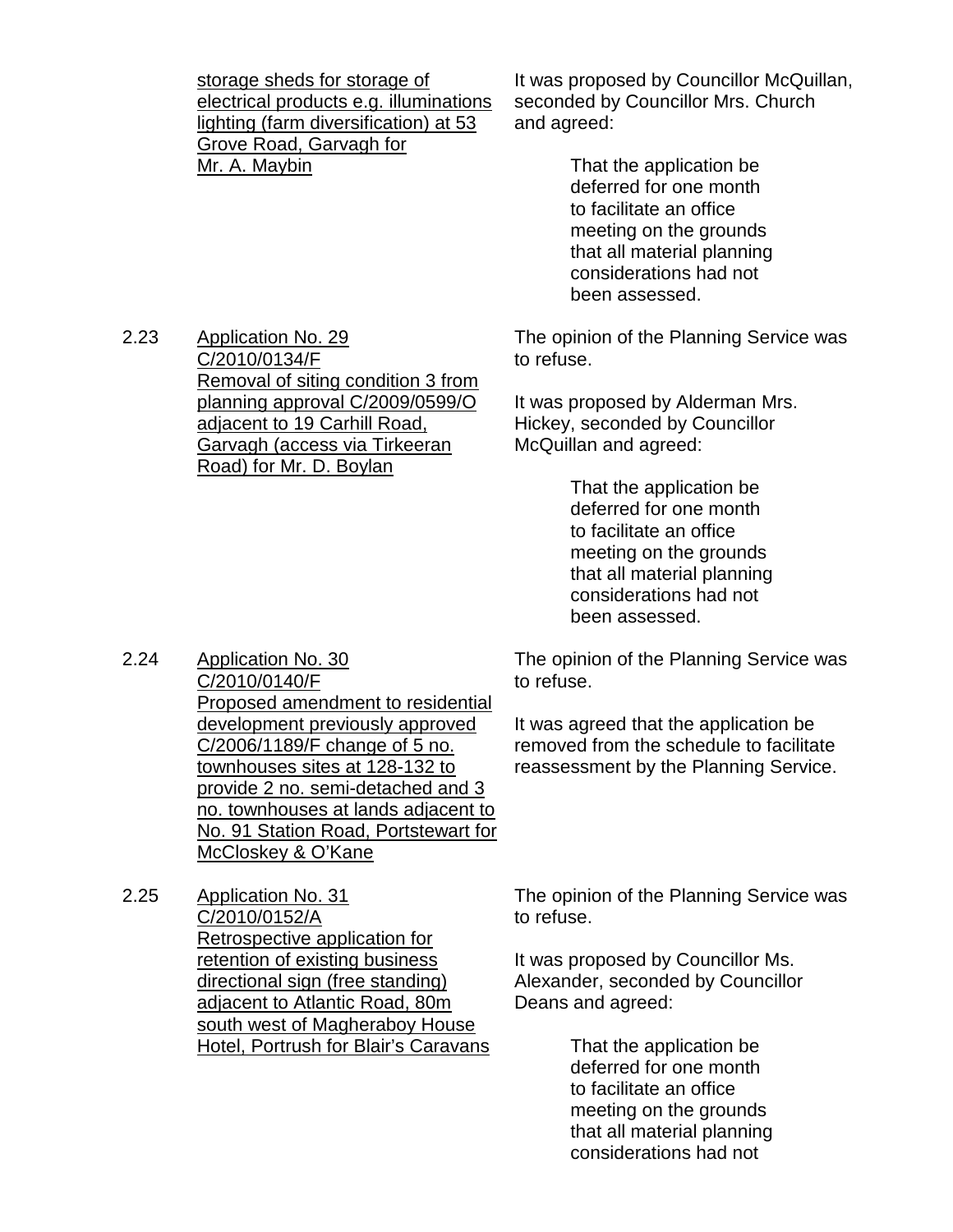been assessed.

## **3.0 OFFICE MEETINGS**

 It was noted that the date for the Office Meetings would be decided when Mr. Duffy returned from holiday.

## **4.0 'REFORM OF THE PLANNING SYSTEM IN NORTHERN IRELAND'**

 Consideration was given to the Summary Report (previously supplied) on the above Reform, prepared by Fleming Mounstephen Planning Consultants, and the contents noted.

## **5.0 PLANNING APPEALS INFORMATION**

 Consideration was given to the Planning Appeals Report detailing the following (previously supplied):

## **5.1 Appeals against Enforcement Notices**

## **5.1.1 The alleged unauthorised use of land for a siting of a unit of residential accommodation making a material change in the use of the said lands. Land at 14 Willan Drive, Portrush – Mrs. Yvonne Mulligan**

## **5.1.2 The alleged unauthorised use of land for the deposition of controlled waste (as defined in the Waste and Contaminated Land (NI) Order 1997) making a material change in the use of said lands. Land to the rear of Tesco Ltd., 164 Coleraine Road, Portstewart – N. Menary**

It was agreed that no opinion be offered on the above Appeals.

## **5.1.3 The alleged unauthorised erection of Perspex screen/fence/form of enclosure and associated metal frame/support structure. Land at Kiddieland, Castle Erin Road, Portrush – Mr. and Mrs. Adcroft**

 It was agreed that Fleming Mounstephen Planning Consultants make representation on Council's behalf at the Enforcement Notice Appeal.

## **6.0 APPLICATION C/2010/0216/MDA APPLICATION TO DISCHARGE PLANNING AGREEMENT ON LANDS AT 201 LOUGHAN ROAD, COOLDERRY, COLERAINE**

 Reported that the Department had received an application to discharge the above Agreement under Article 40A of the Planning (Northern Ireland) Order 1991 (copy letter dated 26 April 2010 from the Sub Divisional Planning Office (previously supplied).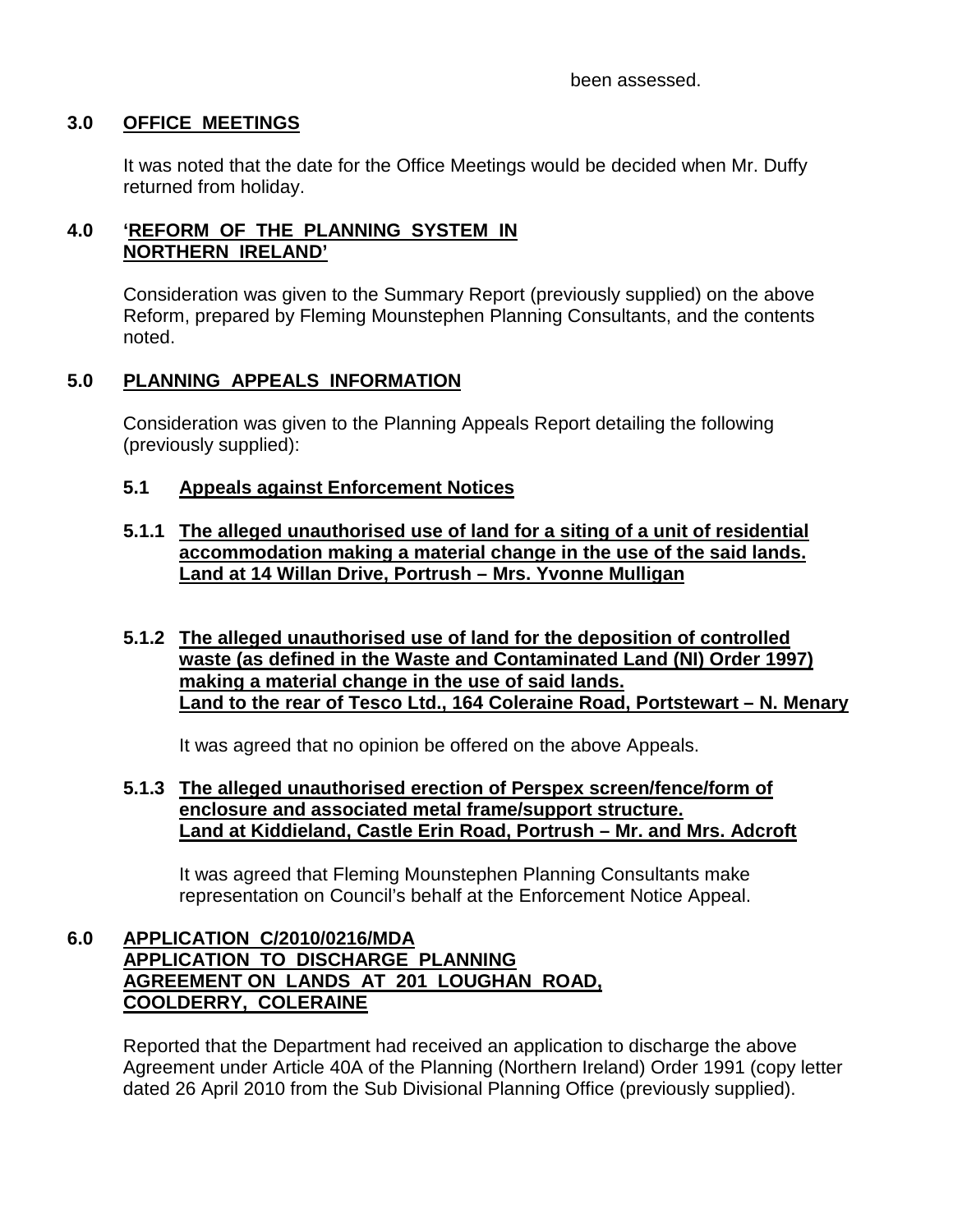Whilst members did not wish to comment on the individual application, it was generally considered that Article 40 Agreements should be retained unless exceptional circumstances suggested otherwise.

## **7.0 DIVISIONAL PLANNING MANAGER**

 Read letter from the Divisional Planning Manager in response to Council's invitation to discuss a number of issues at a future meeting.

 The Reform of Planning and RPA were being dealt with by a Reform Team in Planning Service Headquarters and the ePIC project was also being delivered by a specialist team. Copies of the letter had been forwarded to the relevant teams.

It was agreed:

 That the Divisional Planning Manager attend the July Planning Committee Meeting in order to discuss the current operation of the Streamlined Scheme and any general planning issues raised by members.

#### **8.0 APPLICATION NO. C/2009/0159/F BALLYCAIRN ROAD, COLERAINE**

 Read letter of response dated 10 May 2010 from the Minister of the Environment regarding the above application.

 Due to the revisions of the proposal still being under consideration the Minister had decided there was not any need for further involvement in this matter at this time.

## **9.0 PLANNING ISSUES RAISED BY MEMBERS**

#### **9.1 Lansdowne Crescent, Portrush Applications C/2006/0941/F – Apartment Development and C/2009/0425/F Nursing Home Development**

 Reference was made to the Planning Appeals Commission's recent dismissal of the appeal in respect of application C/2006/0941/F vis a vis the current status of application C/2009/0425/F which had been removed from the schedule in February 2010 for reassessment by the Planning Service.

An update on the application would be provided.

## **9.2 Application C/2009/0026/F - Hopefield Avenue, Portrush**

 Concern was expressed at the neighbour notification procedure followed for the above application and the Planning Service's failure to consult neighbours on amended plans until after the office meeting had been held.

The procedure would be investigated.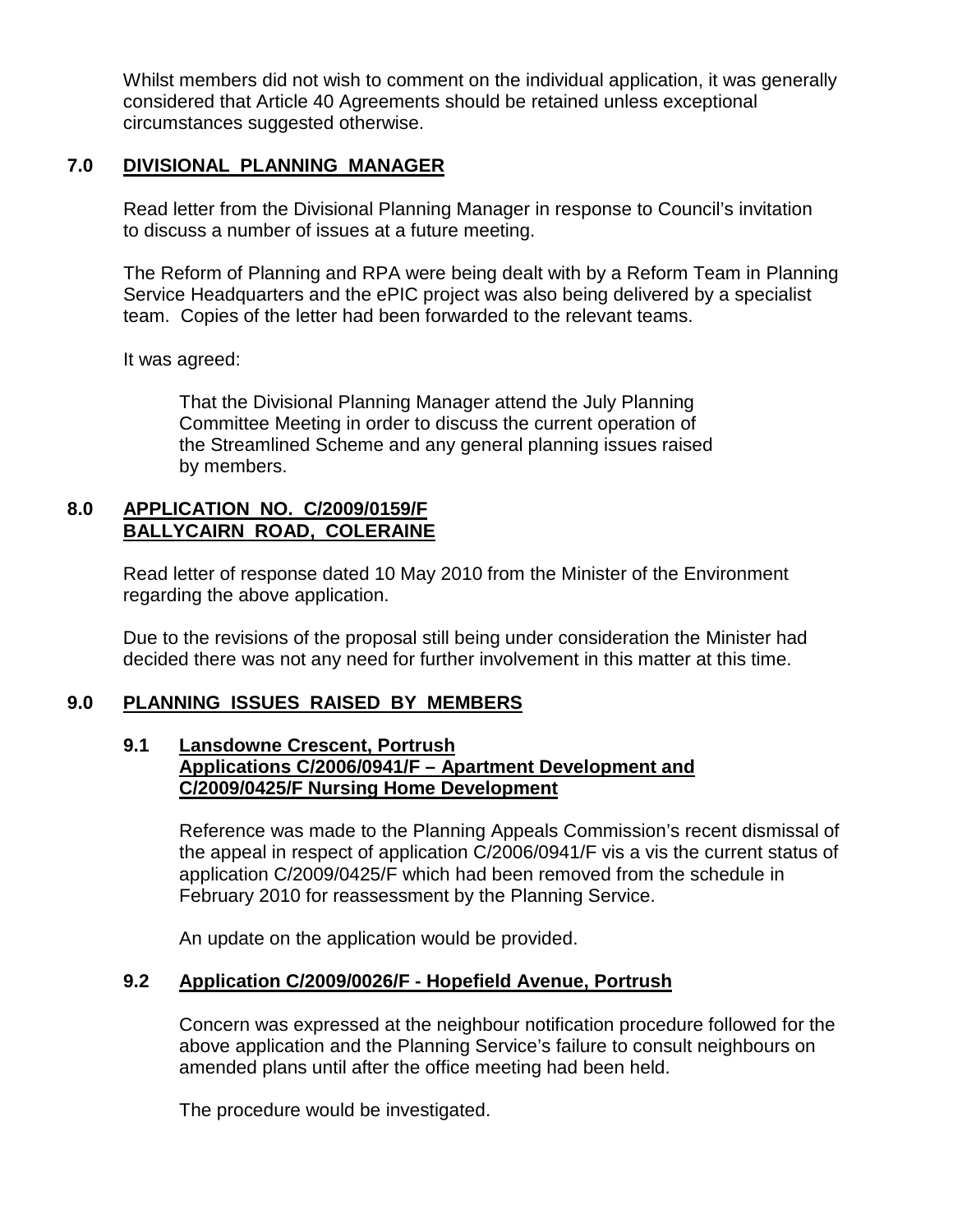# **10.0 THANKS**

 Councillor McLaughlin thanked members and staff for their support during his term as Chairman.

Members also expressed thanks to Councillor McLaughlin.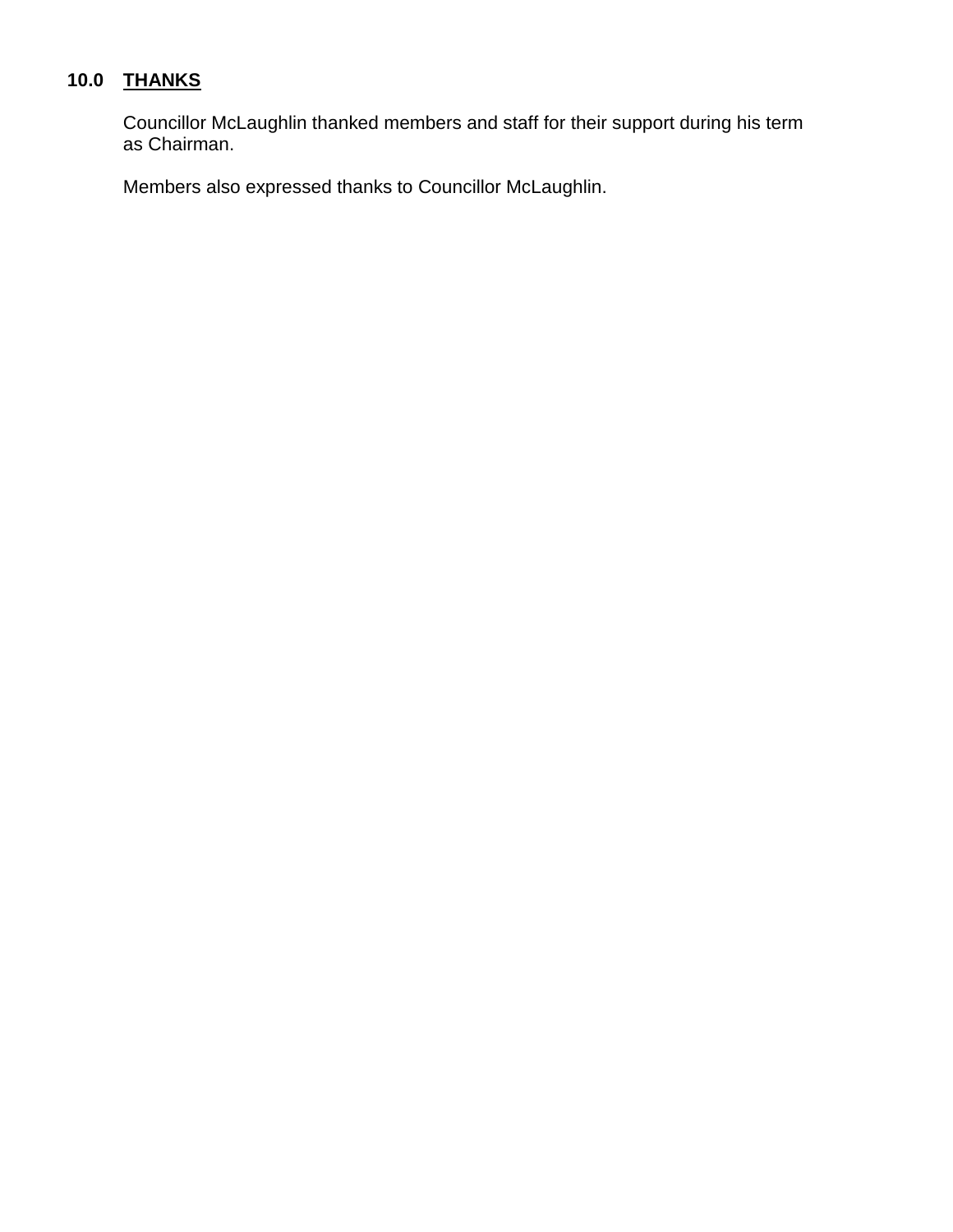# **POLICY AND DEVELOPMENT COMMITTEE**

## **18th May, 2010.**

# **Present:** Councillor D. D. Barbour, in the Chair

The Mayor, Councillor S. Gilkinson

The Deputy Mayor, Councillor W. A. King

#### **Aldermen**

W. T. Creelman W. J. McClure M. T. Hickey (Mrs.)

#### **Councillors**

| J. M Bradley          | D. Harding        |
|-----------------------|-------------------|
| O. M. Church (Mrs.)   | N. F. Hillis      |
| A. S. Cole            | <b>B.</b> Leonard |
| T. J. Deans           | G. L. McLaughlin  |
| E. P. Fielding (Mrs.) | R. A. McPherson   |
| <b>B.</b> Fitzpatrick | A. McQuillan      |

**Officers in Town Clerk and Chief Executive, Director of Corporate Attendance:** Services, Head of Development Services (Items 1.0 – 7.0), Head of Performance, Policy and Governance (Items 1.0 – 7.0), Senior Technical Officer (Items 1.0 – 7.0) and Administrative Assistant

**Apology:** Alderman McClarty

#### **1.0 CORPORATE SERVICES' REPORT**

The Report of the Director of Corporate Services was considered (previously supplied).

Matters arising:

#### **1.1 Director of Leisure Services Vacancy**

It was agreed that this item would be held 'In Committee' at the end of the meeting.

In response to a Member's question, the Town Clerk and Chief Executive advised that staffing issues were discussed 'In Committee'.

#### **1.2 Local Government Finance Bill**

 Consideration was given to this Bill (previously supplied) alongside information on the key issues for Council, as contained in the report.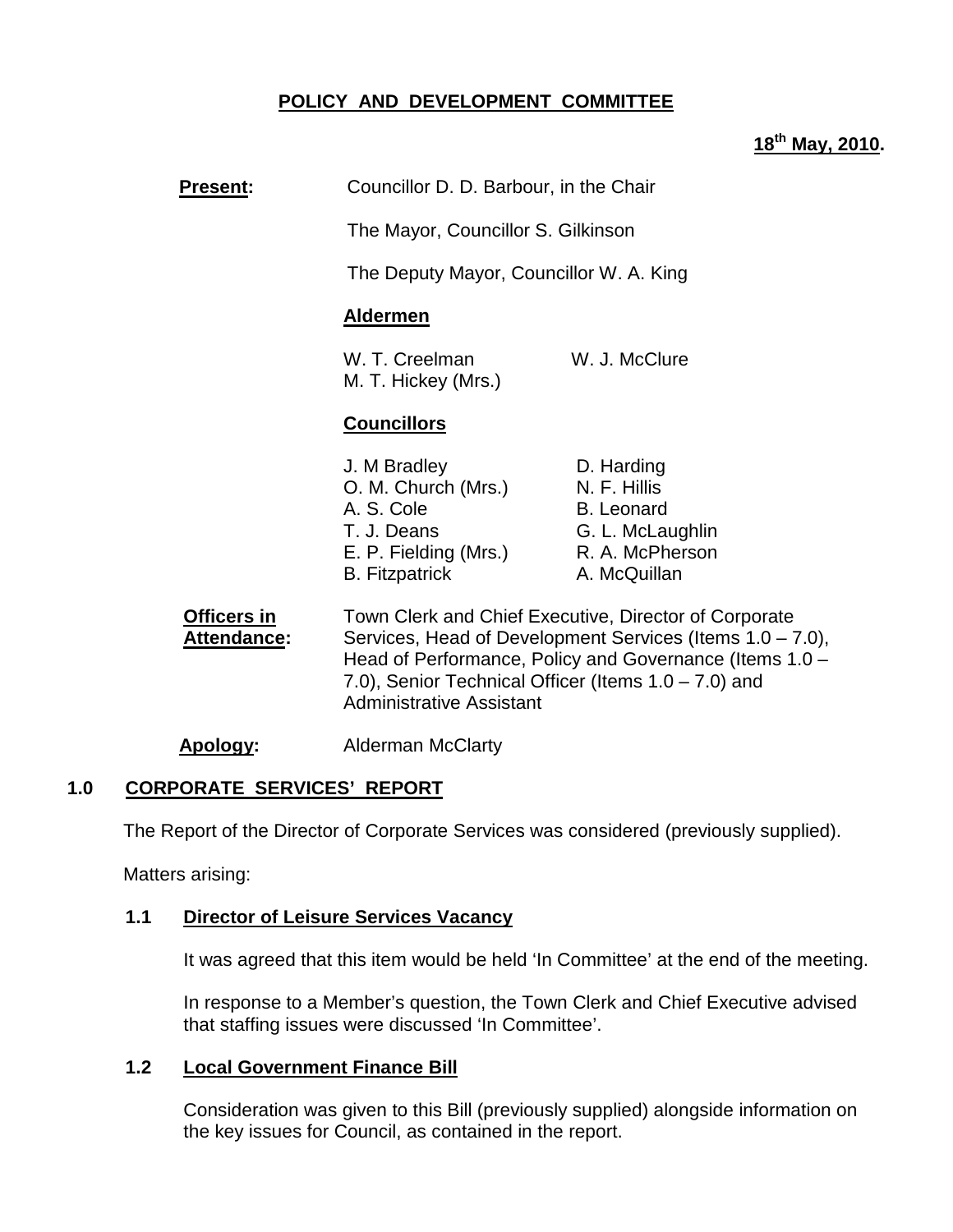That Council endorses the recommendation of the Director of Corporate Services and give a general welcome to the proposed Bill with provisos as outlined in the report.

## **1.3 For Information**

Members noted information on the following topics, as contained in the report.

- **EXEC** Change of Local Government Auditor
- **Prudential Code for Capital Finance in Local Authorities**
- **E** Accounts

## **1.4 Appointment**

The following appointment had been made in accordance with the Local Government Staff Commission's Code of Procedures on Recruitment and Selection.

Technical Services Department

LGV Driver (Replacement Post): Robert McKinney.

# **2.0 DEVELOPMENT SERVICES' REPORT**

The Report of the Head of Development Services was considered (previously supplied).

Matters arising:

# **2.1 Sail West Project – Funding INTERREG IVA**

Consideration was given to information on this project, as contained in the report.

## **Recommended:**

- a) That Council enters into the Sail West funding partnership agreement in order to draw down the Interreg funding of 167,747 Euro.
- b) That Council proceeds with the procurement of the Portrush Harbour technical study.

## **2.2 Draft Tourism Strategy for Northern Ireland to 2020**

Consideration was given to Council's draft response to this consultation document (previously supplied) .

Concern was expressed at the lack of reference to cultural tourism in the document or response.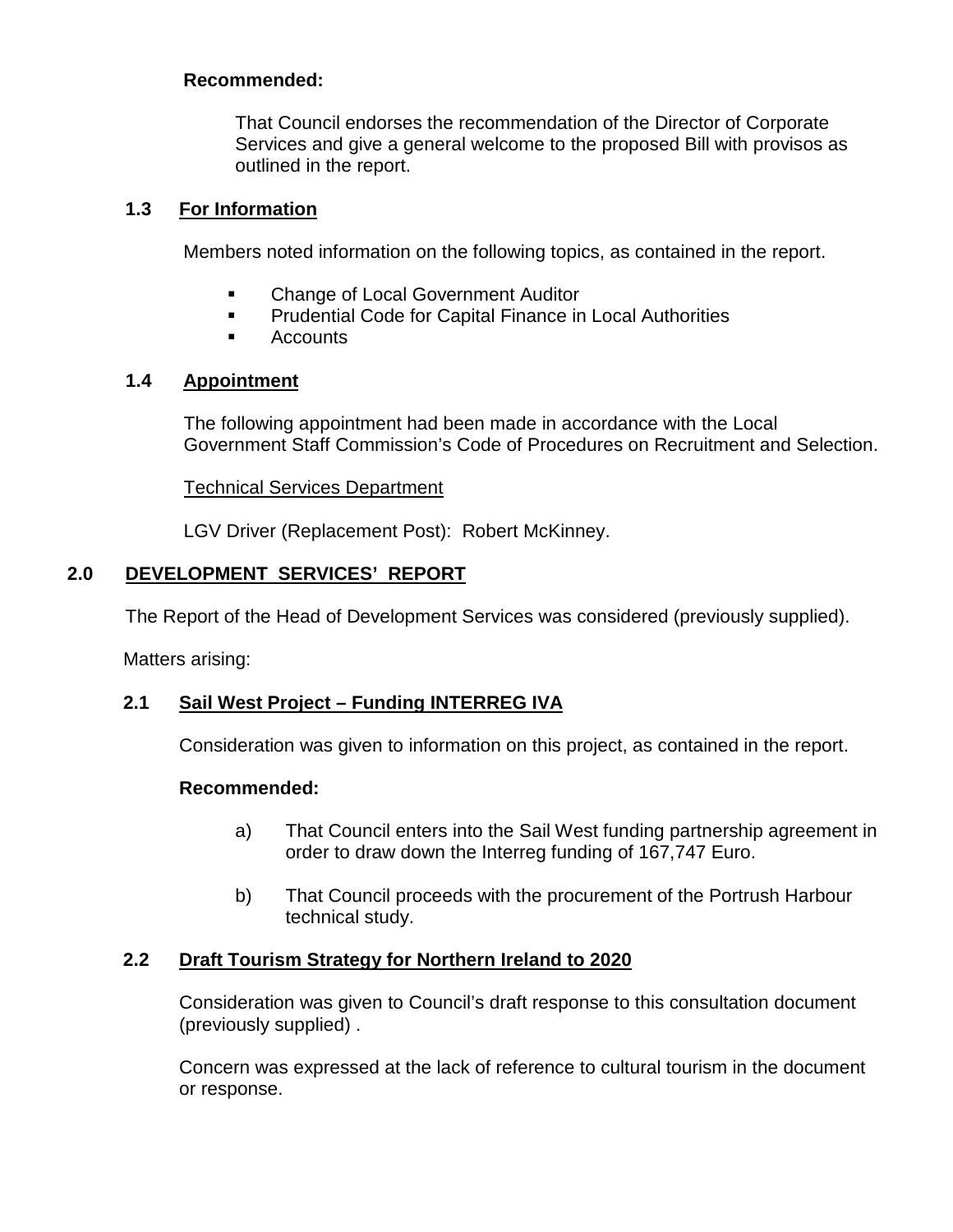That Council adopts the draft response subject to inclusion of a reference identifying the importance of cultural tourism.

# **2.3 Financial Contribution to Sperrins Tourism Ltd.**

Consideration was given to information on this topic, as contained in the report.

Members noted that the Coleraine Borough Council area was covered by the Causeway Coast and Glens group for general tourism marketing purposes and that Councll had funded COLLAGE to assist in the implementation of the forthcoming regneration action plans for the rural towns.

A period of discussion ensued during which the roles of Sperrins Tourism Ltd. and COLLAGE were discussed. It was proposed by Councillor Cole and seconded by Alderman McClure:

 That decision on this item be deferred until the Council Meeting on 25<sup>th</sup> May, 2010 pending further information.

A request for information on the benefits to Council of Causeway Coast and Glens membership was noted by the Head of Development Services.

On being put to the Meeting, the proposal was lost with three votes in favour and eleven against.

## **Recommended:**

That Council does not fund Sperrins Tourism Ltd. for the 2010/11 year.

## **2.4 For Information**

Committee noted information on the Project Kelvin Information Seminar, as contained in the report. Congratulations were extended to the officers involved in organising the information evening.

In response to a Member's request, the Head of Development Services agreed to provide an update on Project Kelvin at either the June or July Council Meeting.

## **3.0 TECHNICAL SERVICES' REPORT**

## **3.1 Street Trading**

#### 3.1.1 Stationary Street Trading Licences

 Consideration was given to a list of nine applications for the renewal of licences, as contained in the report.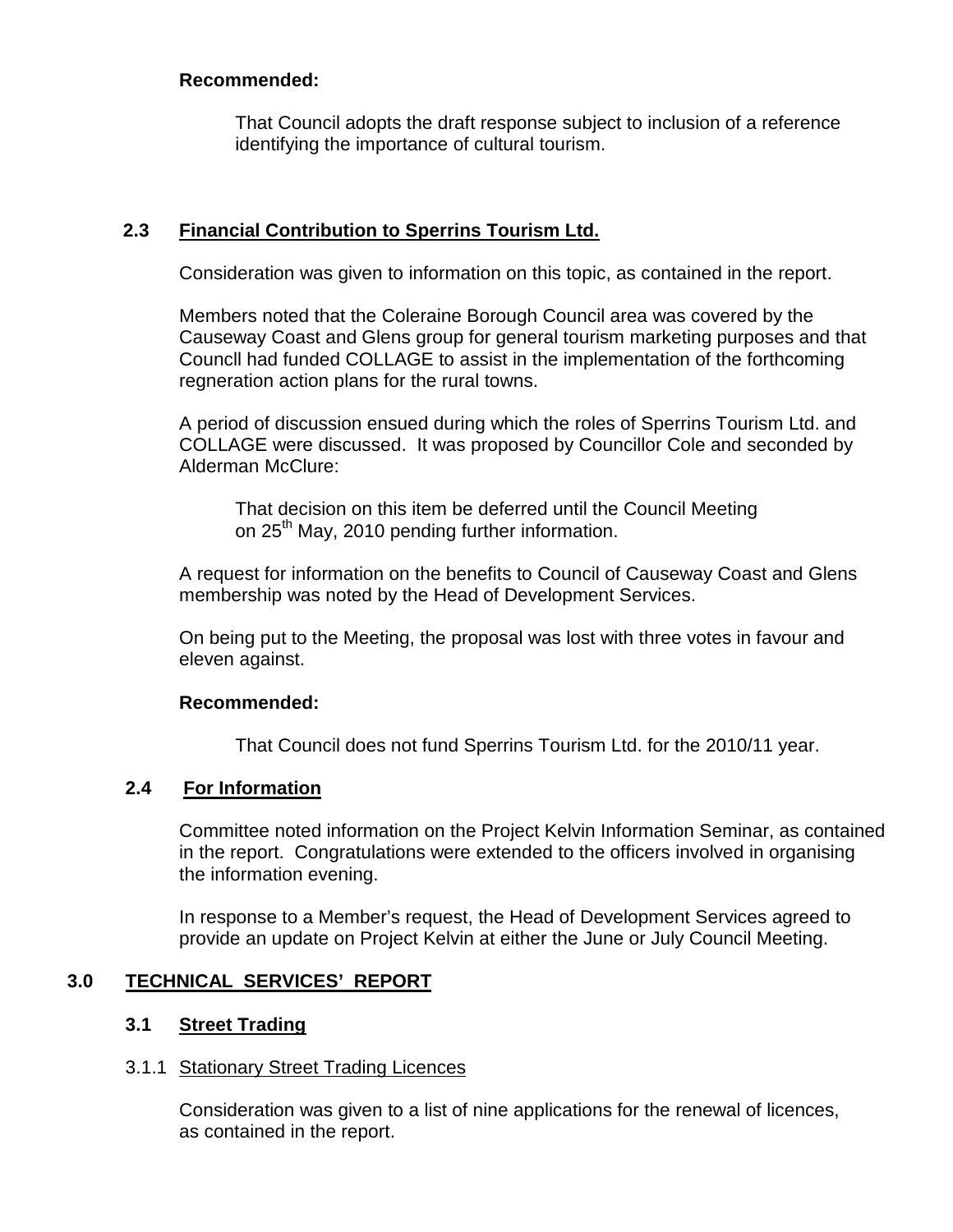That the applications be approved.

## 3.1.2 Mobile Street Trading Licences

 Consideration was given to a list of seven applications for the renewal of licences, as contained in the report.

## **Recommended:**

That the applications be approved.

## **3.2 Entertainment Licence**

## 3.2.1 The Castle Bar, 19 Waterside, Coleraine

 An application for a grant of an Entertainment Licence had been received from Mr. P. McCann, c/o The Castle Bar.

Days and times on which it is intended to provide entertainment:

 Monday/Tuesday – Saturday/Sunday: 11.30 a.m. - 1.00 a.m. Sunday: 12.30 p.m. – Midnight

## **Recommended:**

 That the Entertainment Licence be granted subject to the following special conditions:

- All requirements as contained within Night Safe Coleraine Code of Best Practice 2008.
- All door supervisors employed must be licensed with a scheme recognised by Coleraine Borough Council.

# **4.0 ADMINISTRATIVE SERVICES**

# **4.1 Arrangements for Annual Meeting 2010**

4.1.1 Date

## **Recommended:**

That, in accordance with Standing Order 1.1(2), the 2010 Annual Meeting be held on Monday  $7<sup>th</sup>$  June, 2010 at 6.30 pm.

## 4.1.2 For Information

Members noted information on Appointments, as contained in the report.